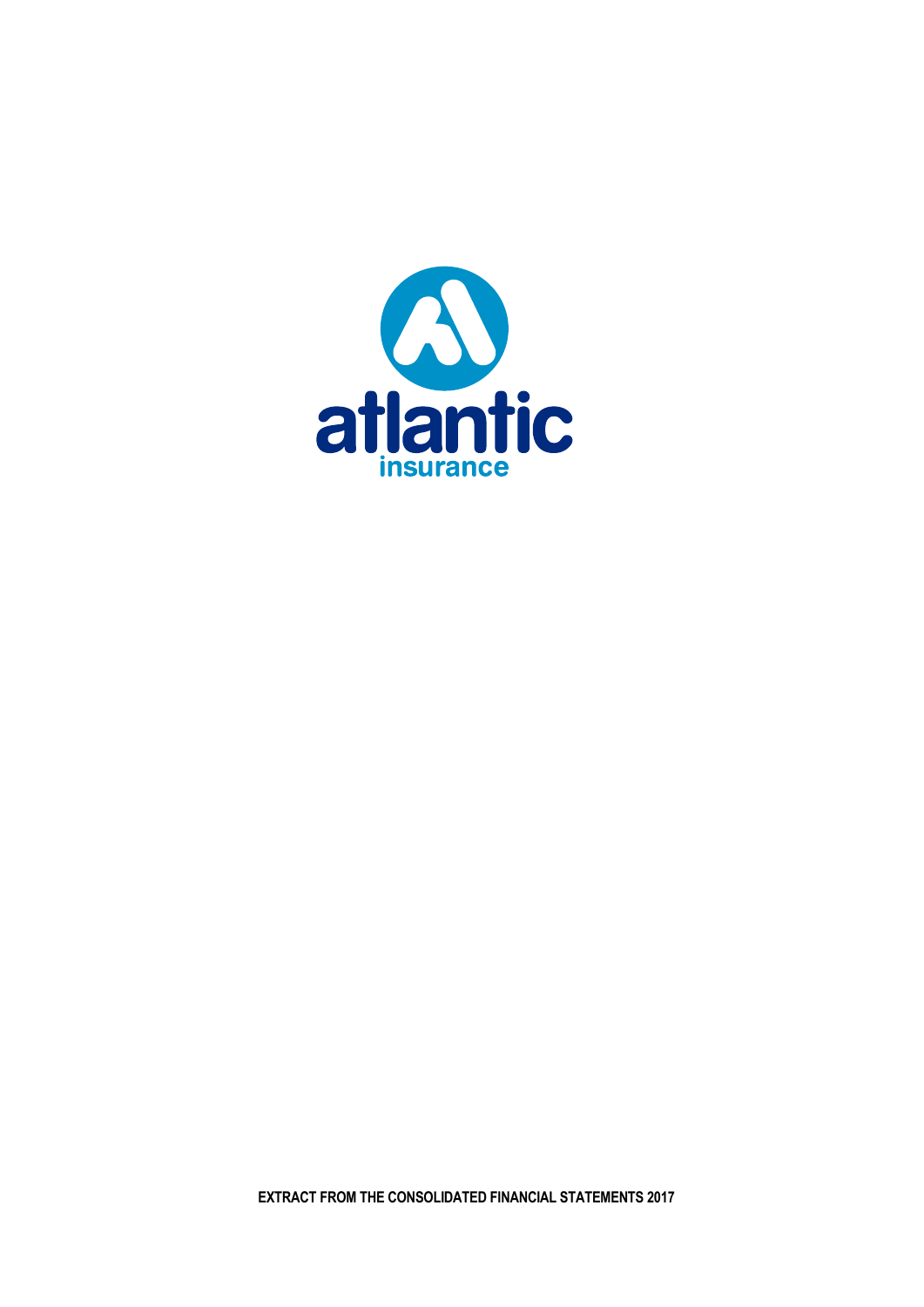**HISTORICAL FINANCIAL INFORMATION**

**Gross Written Premiums by Insurance class**



.

**Claims Ratio Return on Equity** 



# **Profits, Assets, Liabilities and Shareholders' Interest**

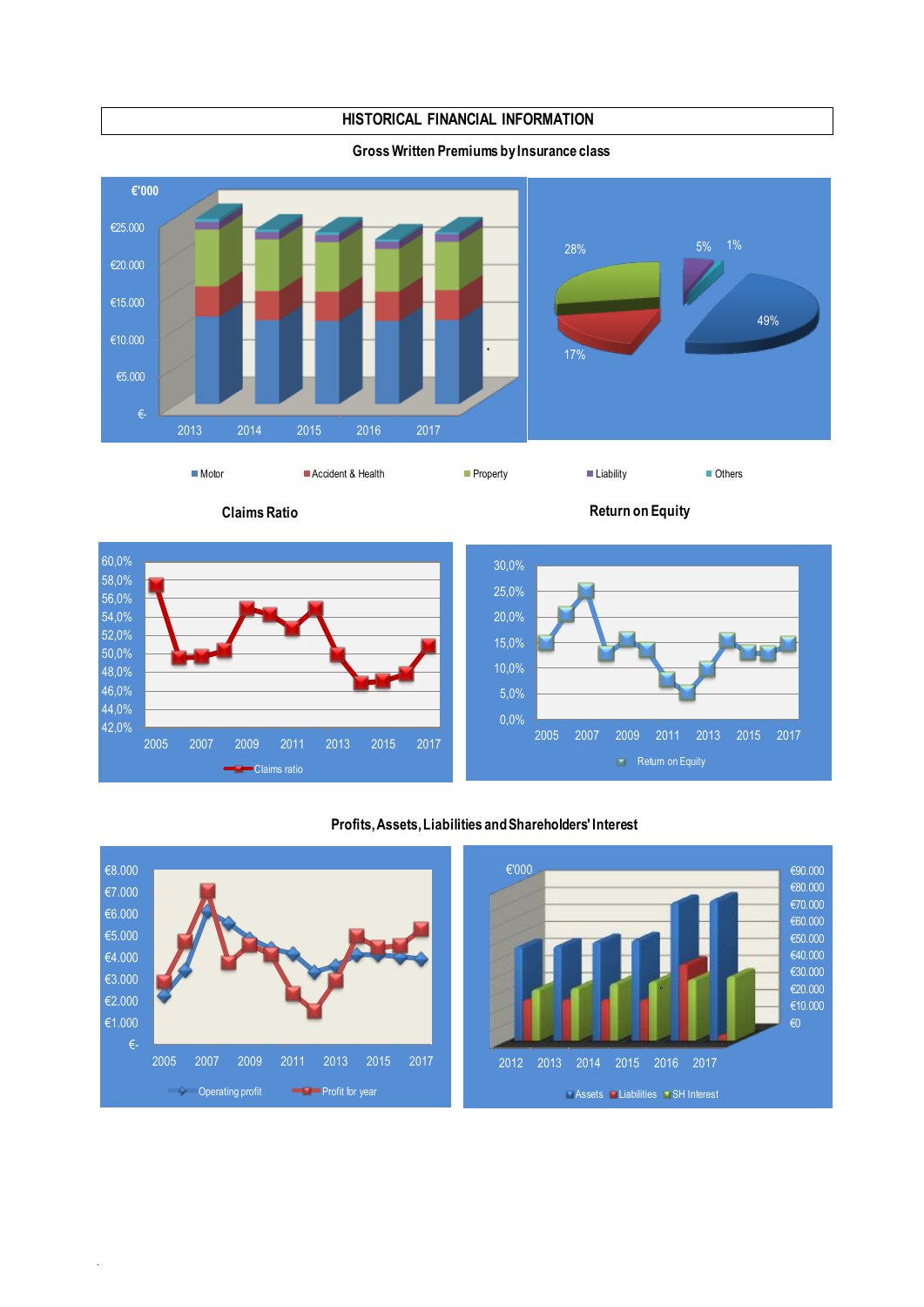.

# **EXTRACT FROM THE CONSOLIDATED FINANCIAL STATEMENTS 2017**

| <b>CONTENTS</b>                                                 | Page              |
|-----------------------------------------------------------------|-------------------|
| <b>Officers and Professional Advisers</b>                       |                   |
| Chairman's Statement                                            | 2                 |
| Management Report                                               | $3 - 7$           |
| <b>Consolidated Profit and Loss Account</b>                     | 8                 |
| Statement of Comprehensive Income                               | 9                 |
| <b>Consolidated Statement of Financial Position</b>             | 10                |
| Consolidated Statement of Changes in Equity                     | 11                |
| <b>Consolidated Cash Flow Statement</b>                         | $12 \overline{ }$ |
| Extract from the notes to the consolidated financial statements | 13-32             |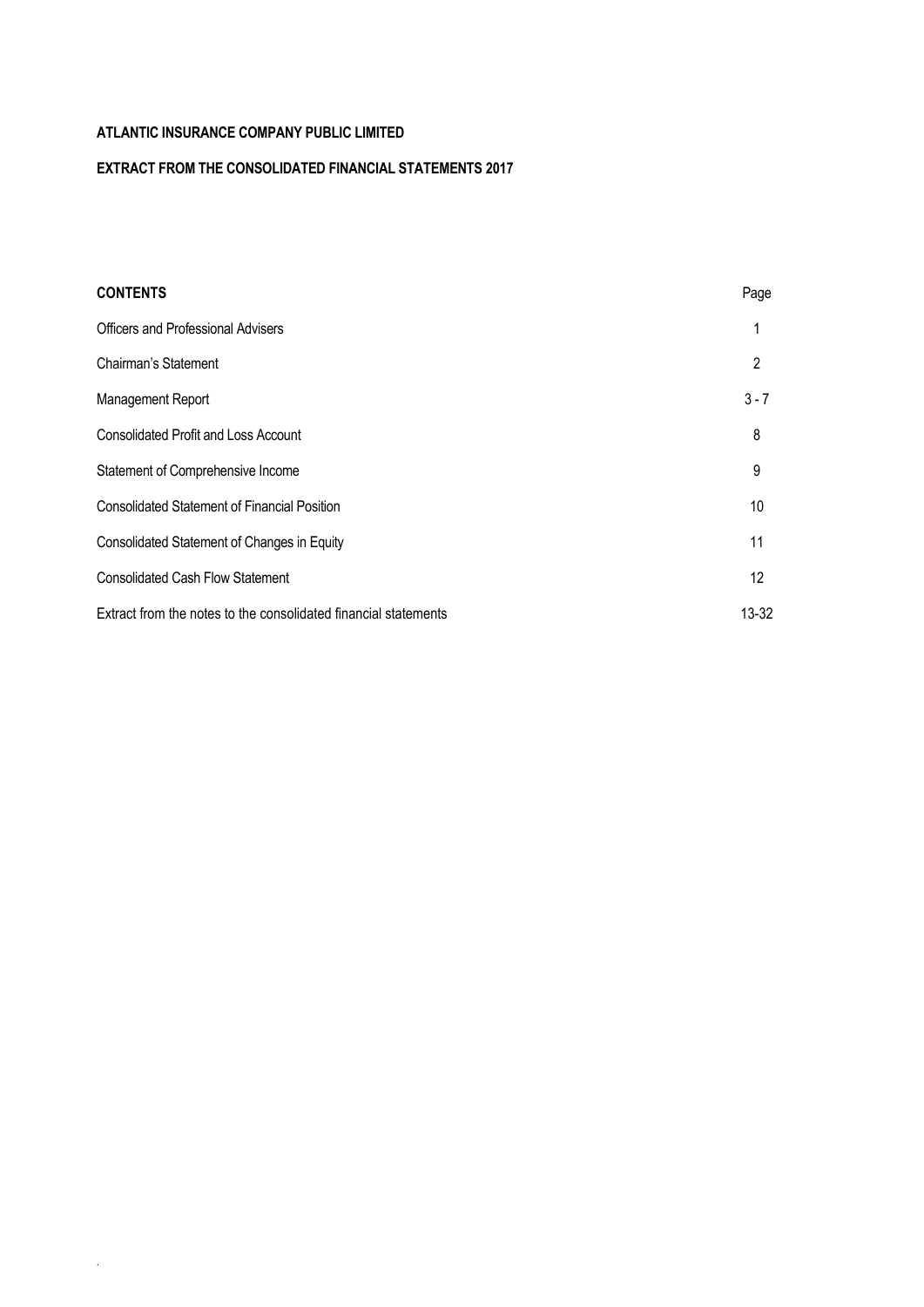# **OFFICERS AND PROFESSIONAL ADVISERS**

# **Board of Directors Registered office**

Emilios Pyrishis Chairman and Managing Director 15 Esperidon Street 15 Esperidon Street Andreas Pirishis Vice Chairman Atlantic Building Andreas Frangoullis George Pyrishis Charalambos Alexandrou Nina Pyrishis Panayiotis Mallis Triantafyllos Lysimachou Loukis Ioannou

Marios Savvides (Alternate Director of Mr Lysimachou)

### **Secretary** Andreas Pirishis

Joannides + Co Limited L. Papaphilippou & Co. Certified Public Accountants and Registered Auditors 13 Ayiou Prokopiou Street CY-2406 Engomi, Nicosia

# **Bankers**

AstroBank Ltd<br>
Bank of Cyprus Public Limited<br>
Co-operative Cyprus Bank<br>
Credit Suisse (UK) Ltd Bank of Cyprus Public Limited<br>
Hellenic Bank Public Limited<br>
Hellenic Bank (Cyprus) Ltd Hellenic Bank Public Limited<br>RCB Bank Ltd<br>RCB Bank Ltd RCB Bank Ltd<br>
EFG Bank AG<br>
Eurobank Cvorus Ltd Eurobank Cyprus Ltd<br>
Cyprus Development Bank Plc<br>
Cyprus Development Bank Plc Cyprus Development Bank Plc Societe Generale Cyprus **Arab Jordan Investment Bank** Arab Jordan Investment Bank BBAC Bank of Beirut and the Arab Countries

**Company registration number**: ΗΕ20008

# **Auditors Legal advisers**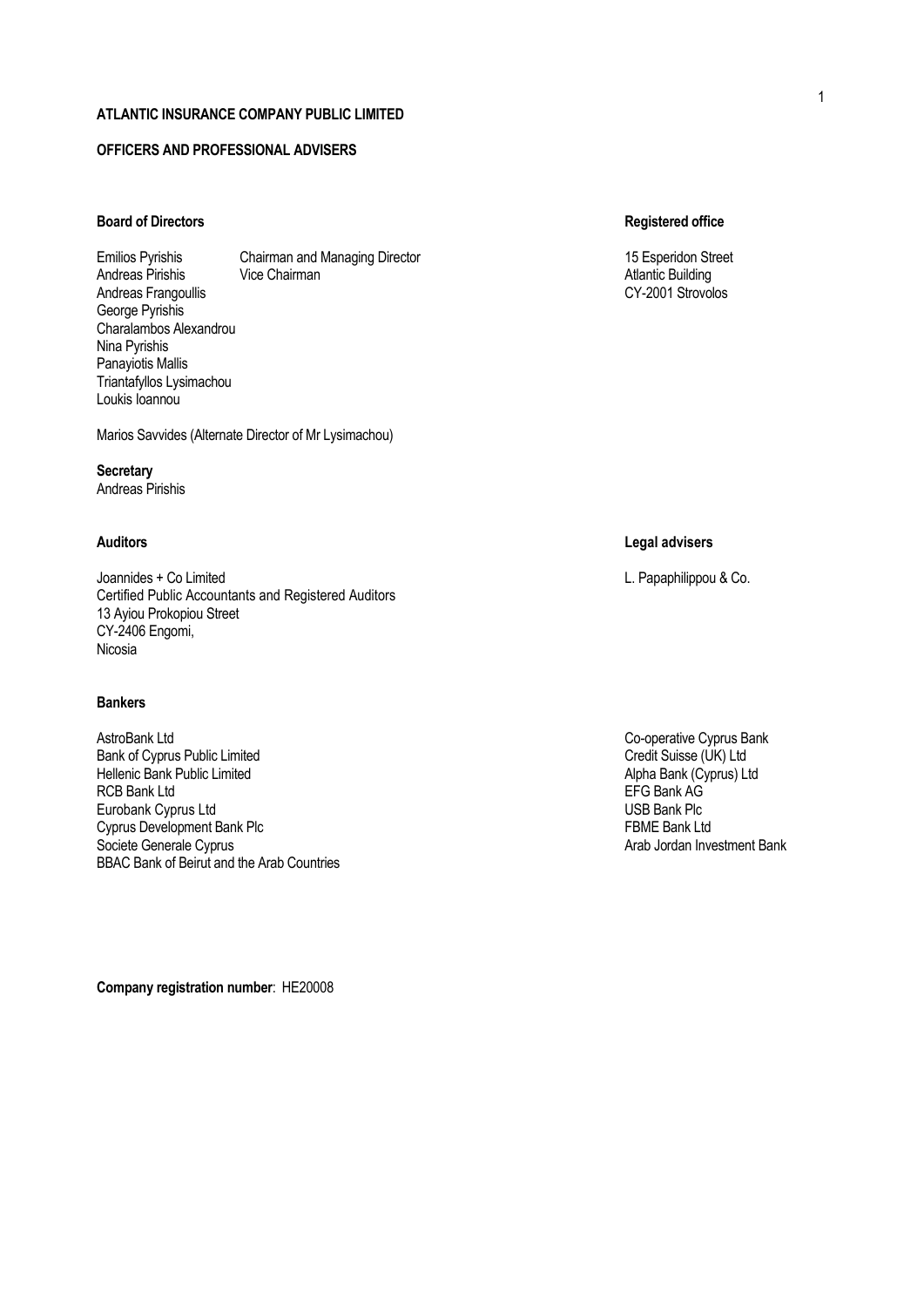### **CHAIRMAN'S STATEMENT**

I have the privilege to present to you the results of the group for the year ended 31 December 2017. Once again I am pleased to inform you that the course of the Company last year was stable and its financial results were more than satisfactory.

The main factor which contributed towards this was the rate of economic growth of Cyprus which was 3.9% in 2017 which placed Cyprus in the fifth place in the Eurozone in terms of economic growth. This of course does not mean that all were positive and rosy during the period under review. On the contrary, the increase in the number of insurance companies operating in Cyprus and their intense effort to gain market share contributed to the further deterioration of competition in the market which was often expressed in an intense way resulting in some companies resorting to tactics that fall outside the framework of fair competition.

The Group's profits attributable to the shareholders amounted to €5,28mln against €4,53mln in 2016. Earnings per share increased to 13,51 cents from 11,58 cents in 2016. The prudent and consistent strategy followed by the management of the Company once again proved to be correct since the significant growth in profitability was achieved despite the intense competition that prevailed in the general insurance market in 2017.

Group operating profit fell by 2,0% to €3,96mln from €4,04mln in 2016. Profits from insurance operations amounted to €4,08mln as opposed to €4,19mln in 2016. Operating profit margin fell to 24,5% compared with 25,4% in 2016.

Gross written premiums increased by 4,2% to €22,9mln mainly due to the increase in fronting policy premiums. Without the effect of these contracts the increase in premiums was 1,6%.

Claims from policyholders increased by 7,8% and amounted to €8,49mln from  $€7,88$ mln in 2016. As a result the net claims loss ratio rose to 50,9% from 47,8% in the previous year. The claims ratio of motor, accident and health and marine insurance classes increased while the claims ratio of the property and liability insurance classes fell.

Administrative expenses fell by 5,4% to €4,33mln from €4,58mln in 2016. The decrease is mainly attributable to the reduction in the provisions for bad debts (from €0,32mln to €0,07mln).

The investment return on the Group's investment portfolio was highly satisfactory as it reached 8,4%. Investment income which mainly relates to dividends and rents increased to €0,43mln as opposed to €0,39mln in 2016. Investment gains also increased significantly from €0,53mln in 2016 to €1,05mln.

The operating results of the financial services sector showed an improvement during the year. Income from operations increased by 14,6% to €0,29mln compared with €0,25mln in 2016. As a result the loss attributable to shareholders fell to €0,09mln from €0,13mln in 2016.

The financial strength of the Group improved further as indicated by the increase in own funds by 5,0% to €37,6mln. Indicative of the Group's sound capital base is the Solvency II ratio of the Company which stood at 203,7% at 31 December 2017 versus the minimum regulatory level of 100%.

The Board of Directors after taking into account the financial results for the year 2017, the capital requirements and the profitability prospects of the Group for the coming year as well as the prevailing economic conditions, decided to propose for approval at the Annual General Meeting of the Company the payment of a dividend of 9,50 cents per share (2016:9,25 cents).

We believe that the recovery of the local economy will continue in the current year but we however expect that the operating environment in the insurance sector for the year 2018 will remain difficult. Considering the significant uncertainties in the economic and business environment the Board of Directors believes that at this stage any prediction about the results of the current year is premature.

I would like to assure you of the determination of the Board to remain strictly committed to effective risk management, protection of the capital base, adequate diversification of bank deposits and investments and careful development of operations. The robust financial position and the high liquidity of the Group mean that Atlantic is in a strong position to take advantage of any interesting opportunities for expansion and growth of its operations.

Finally, I would like to express my warm and sincere appreciation to our shareholders, customers and associates for their constant support and loyalty. I also express my appreciation to the staff of the Group for their dedication, professionalism and diligence.

Emilios Pyrishis Chairman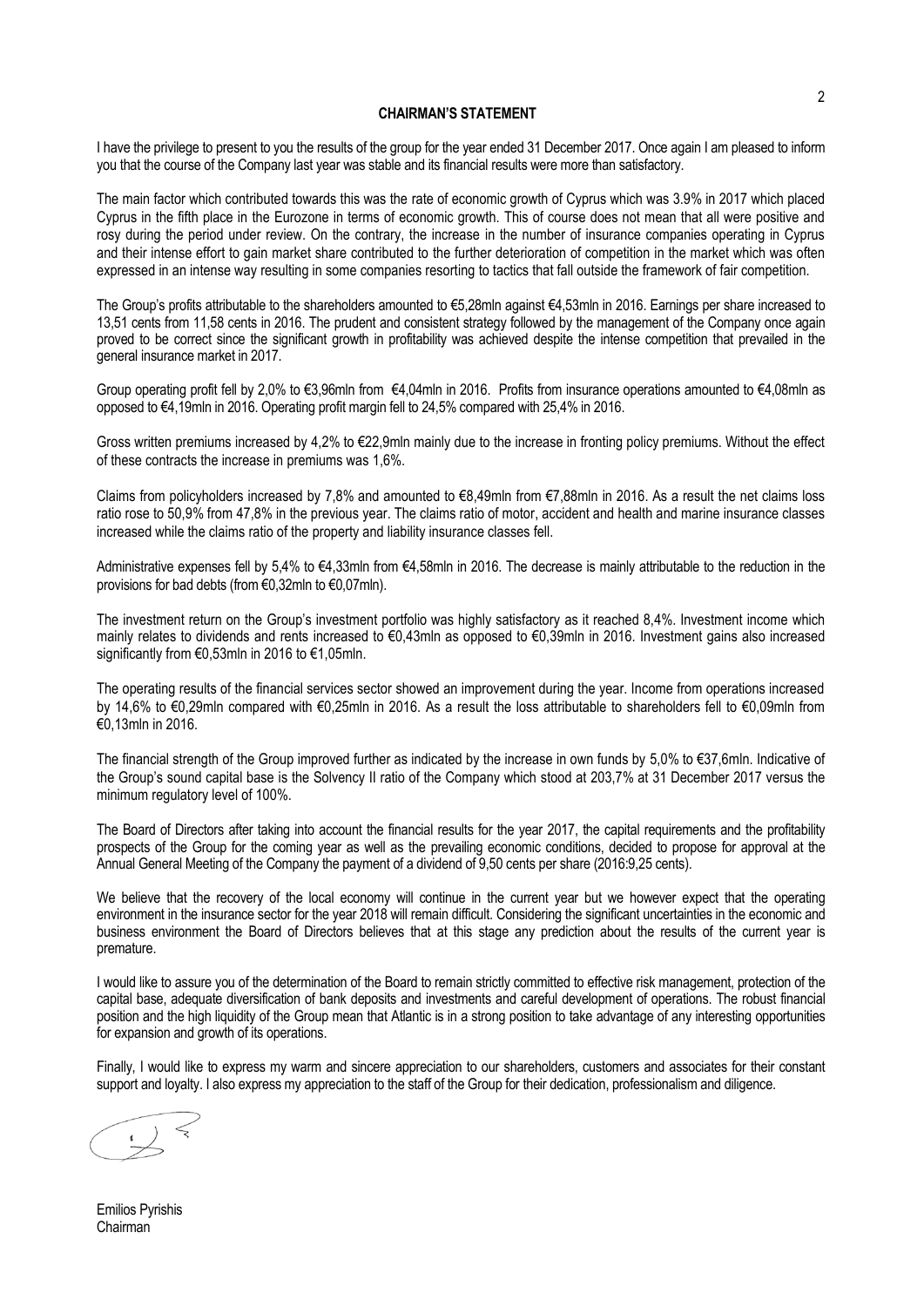### **MANAGEMENT REPORT**

The Board of Directors of Atlantic Insurance Company Public Limited (the "Company") submits its Annual Management Report and the audited consolidated financial statements of the holding Company and its subsidiaries (the "Group") for the year ended 31 December 2017.

### **Principal activities**

The principal activities of the Group are the undertaking of insurance business of the classes of Accident and Medical, Motor, Aviation, Marine and Goods Transportation, Fire and other Property Damage, General Liability, Credit and Guarantees and miscellaneous general business, the possession of land with the intention of its division into plots and their disposal and the provision of financial, consultancy and brokerage services. During the year there were no changes in the Group's activities.

### **Branches**

The Company provides insurance services through its headquarters that are located in Nicosia and its branches which are located in the cities of Larnaka, Limassol and Paphos.

### **Review of the developments, position and results of activities**

The Group's profits attributable to the shareholders for the year ended 31 December 2017 increased by 16,7% to €5,28mln against €4,53mln in 2016.

The improvement in profitability is mainly attributable to the following factors:

- Increase in gains from sale and revaluation of investments
- Increase in net finance income
- Decrease in loss from revaluation of immovable property

#### *Profit from operations*

Profit from operations fell by 2,0% and amounted to €3,96mln against €4,04mln in 2016.

#### *Insurance operations*

Profit from insurance operations fell by 2,6% to €4,08mln (2016: €4,19mln). Operating margin was 24,5% compared with 25,4% in 2016. The decrease in the Company's profitability is mainly due to the increase in incurred claims by 7,8%.

#### *Financial services*

The subsidiary Atlantic Consultancy recorded reduced losses of €0,14mln (2016: €0,20mln). Operating income increased by 14.6% to €0,29mln compared to €0,25mln in 2016. Administrative expenses recorded a decrease of 7,3% to €0,33mln (2016: €0,35mln). After the deduction of minority interest, the net effect on the group's results for the year was a loss of €0,09mln compared with a loss of €0,13mln in 2016.

#### *Premiums*

Gross written premiums excluding fronting policies and policy fees amounted to €18,95mln compared to €18,88mln in 2016. Without the effect of the expiry of 2 large contracts totaling €0,24mln, gross premiums increased by 1,6%. After the adjustments for unearned premiums, net earned amounted to €16,68mln against €16,48 million in 2016 with an increase of 1,2%.

#### *Other income*

Other income from insurance operations amounted to €0,82mln compared to €0,76mln in 2016. Other income mainly includes commissions receivable from reinsurers which amounted to €0,69mln at similar levels with the previous year. The share of the Cyprus Hire Risks Pool profits increased to €0,13mln from €0,05mln in 2016.

#### *Claims*

Claims from policyholders increased by 7,8% and amounted to €8,49mln (2016: €7,88mln). As a result the net claims loss ratio on net earned premiums rose to 50,9% from 47,8% in the previous year. The claims ratio of motor, accident and health and marine insurance classes increased while the claims ratio of the property and liability insurance classes fell.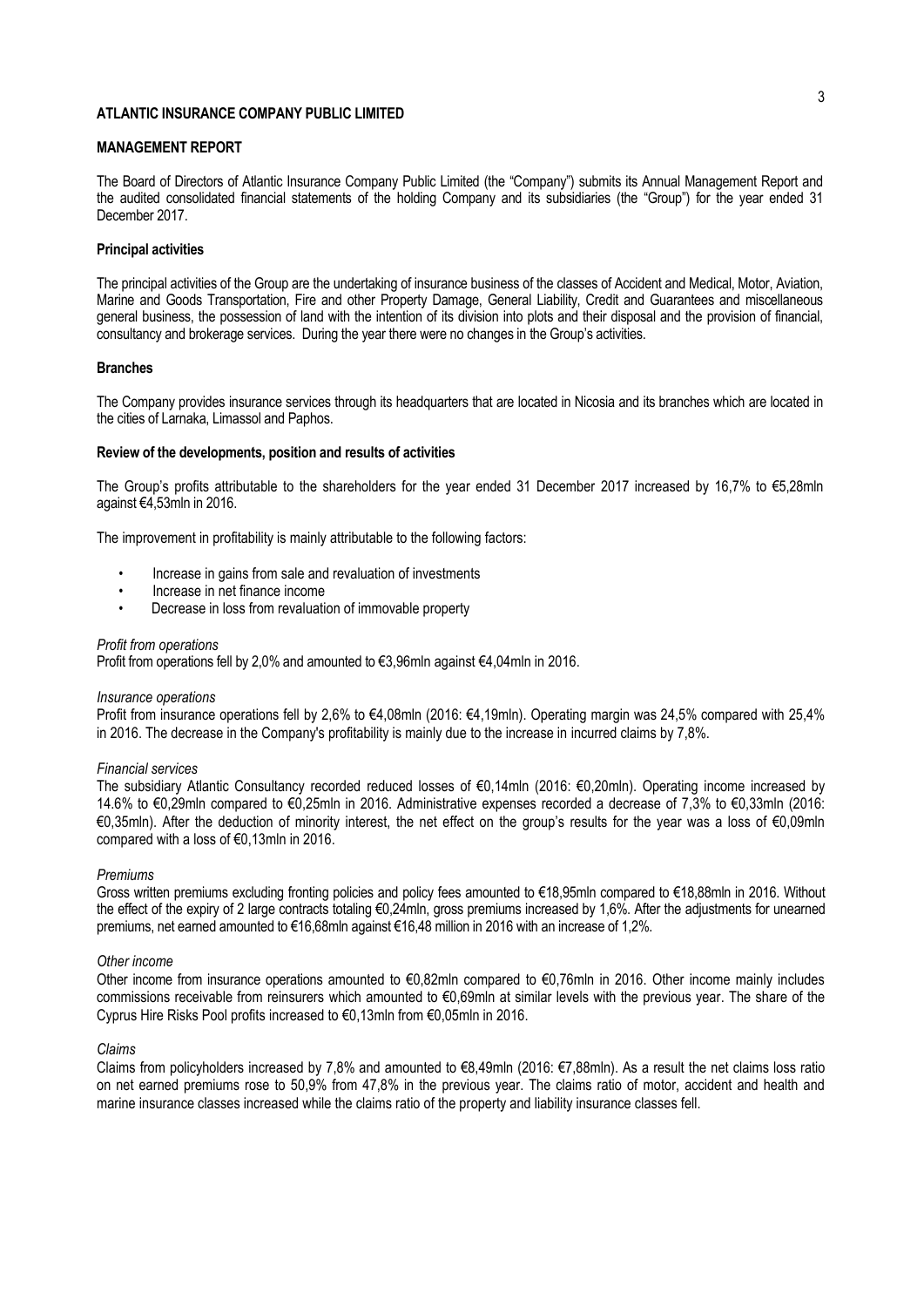### **MANAGEMENT REPORT (continued)**

#### *Administrative expenses*

Administrative expenses of the group fell by 5,4% to €4,33mln from €4,58mln in 2016. The decrease is mainly attributable to the reduction in the provisions for bad debts from €0,32mln to €0,06mln. Without this effect the remaining expenses increased by 1,5%. Vehicle expenses, advertising, consultancy services, electricity and computer expenses increased while discounts, stationery, telephone expenses and municipal taxes fell.

### *Net finance income*

Net finance income amounted to €0,50mln against €0,44mln in 2016. Interest on bonds increased significantly to €0,32mln from €0,25mln in 2016 due to increased investments in corporate bonds. Interest from bank deposits decreased to €0,27mln from €0,33mln as a result of the reduction in local deposit interest rates and also the reduction in bank balances. Bank charges remained stable amounted to €0,05mln, which mainly related to visa charges. Last year's finance income was also negatively affected by exchange loss of € 0,09mln against a loss of €0,04mln in 2017.

#### *Profit on investments*

Income from investments relates to dividends and rent receivables and amounted to € 0,43mln compared to €0,40mln in 2016. There was a significant improvement in investment gains which reached €1,05mln compared to €0,53mln in the previous year. There was also a fair value gain on financial assets available for sale of €0,02mln (2016: loss €0,19mln) which was credited directly to equity. The total return of the Company's investment portfolio amounted to 8,4%.

#### *Revaluation of investment properties*

During 2017 the Company recorded a loss on the revaluation of investment properties of €0,04mln (2016: €0,32mln). There was also a gain on the revaluation of fixed assets of €0,20mln (2016: €0,06mln) which was recognised directly in the statement of changes in equity.

#### *Earnings per share*

The earnings per share of the Group rose to 13,51 cents per share from 11,58 cents in 2016.

#### *Own funds*

The Group's own funds increased by 5,0% and reached €37,6mln from €35,8mln in 2016.

### *Solvency II*

Based on the Solvency II calculations of the minimum solvency capital requirements, which were submitted to the superintendent of Insurance, the Solvency Ratio of the Company as at 31 December 2017 was 203,7% (2016: 206,2%) versus the minimum regulatory level of 100%. The Pillar 3 disclosures required under Solvency II are disclosed in the company's website at www.atlantic.com ('Solvency II-SFCR: Solvency and Financial Condition Report').

### **Financial results**

As shown on page 8 of the extract from the consolidated financial statements, net profit attributable to shareholders reached €5,28mln compared to €4,53mln in 2016, recording an annual increase of 16,7%. Profit for the year is transferred to reserves.

### **Dividend**

The Board of Directors has decided to propose for approval at the Annual General Meeting of the Company the payment of a dividend of 9,50 cents per share (2016: 9,25 cents).

### **Significant risks and uncertainties**

The most significant risks that the Group is exposed to are described in note 33 of the consolidated and separate financial statements of the Company.

### *Risk Mitigation*

As part of its effective risk management the Company whenever necessary uses derivatives for hedging purposes. The Company, as part of its hedging policy, bought 31 futures contracts for the sale of \$ 4,67mln with an average agreed rate of \$1,206: €1,00 and a maturity date of September 17, 2018. The contracts were entered for the purpose of hedging currency risks arising from the USD exposure of the Company's investments and bank balances.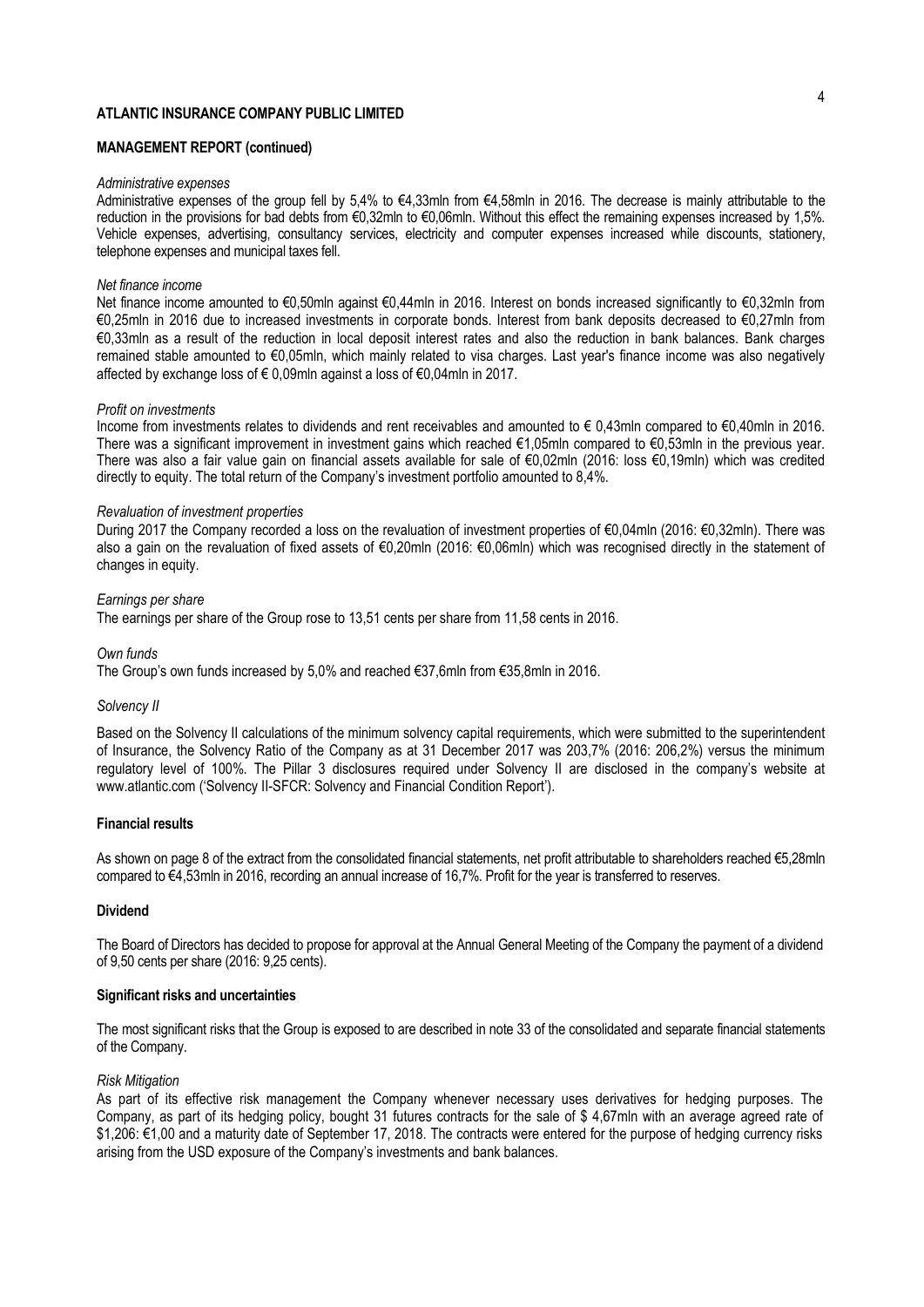### **MANAGEMENT REPORT (continued)**

### **Prospects**

The Board of Directors considered the results of the Group and the significant increase in profitability as satisfactory.

As regards the prospects for the current year, there are no major developments which may affect the assessment of the results of the current period. The management believes that the conditions in the operating environment of the company will remain difficult but notes the satisfactory recovery in the wider economic environment. Considering the significant uncertainties the Board of Directors considers that at this stage any projection about the operating results of the Group for the current year are premature.

The management remains committed to its strategy of effective risk management and careful development of operations as well as the protection and strengthening of the capital base, liquidity and profitability of the Group.

### **Tangible Fixed Assets**

Capital expenditure for tangible fixed assets amounted to €0,09mln (2016: €0,20mln) as shown in note 16 of the financial statements.

### **Research and technological advancement**

The management examines on a continuous basis modern tools for the upgrading and improvement of its systems and internal operating procedures. Technological advancements fall in the following 3 basic categories according to their objective:

- Productivity improvement and cost reduction
- Improvement of customer service and of the quality of services
- Strengthening of security and monitoring systems

#### **Share Capital**

The authorised share capital of the Holding Company amounts to €85 mln divided into 250 mln ordinary shares of a nominal value of €0,34 each. The issued share capital of the Company amounts to €13,30 mln divided into 39,11 mln ordinary shares of a nominal value of €0,34 each. All the titles of the Company are listed in the Cyprus Stock Exchange and there are neither any restrictions in the transferability of the titles of the Company nor any known agreements between shareholders that may imply restrictions in the transferability of the titles and/or the voting rights.

The Extraordinary General Meeting of the Company which took place on 31 May 2017 approved the following Special Resolution:

"That the Board of Directors be authorized and is hereby authorized to implement a buy- back programme, in accordance with the provisos of Article 57A of the Companies Act 113 (Amended). The minimum and maximum price at which own shares may be bought, cannot exceed by more than 5%, the average market price of the Company's shares during the last 5 trading sessions before the acquisition. The Company may acquire, within the period of 12 months from the date of AGM resolution, the maximum number of shares which is permitted by the Act. The shares may be acquired either in the market or through a private agreement.''

The above resolution was proposed for the renewal of the Company's Repurchase Program of own shares for the period from 31 May 2017 to 30 May 2018.

During the year the Company did not acquire any own shares. The total number of own shares held by the Company at 31 December 2017 is 165 241 and the total acquisition cost amounts to €163 thousand.

No other change in the capital structure of the Company took place during the year.

### **Investment in subsidiary companies**

During the year the Company made a provision of €0,09mln (2016: €0,26mln) for the permanent diminution in the value of its investment in the subsidiary undertaking Atlantic Consultancy Services Ltd. As a result, the carrying value of the investment was reduced to €0,58mln from €0,67mln in 2016. The provision did not have any impact in the consolidated results of the Group.

During the year, there was no change in the percentage held by the subsidiary company Atlantic Consultancy Services Ltd in the subsidiary company Atlantic Securities Ltd, which remained at 88,01%. The effective interest of Atlantic Insurance Company Public in Atlantic Securities Limited Ltd is 66,10%.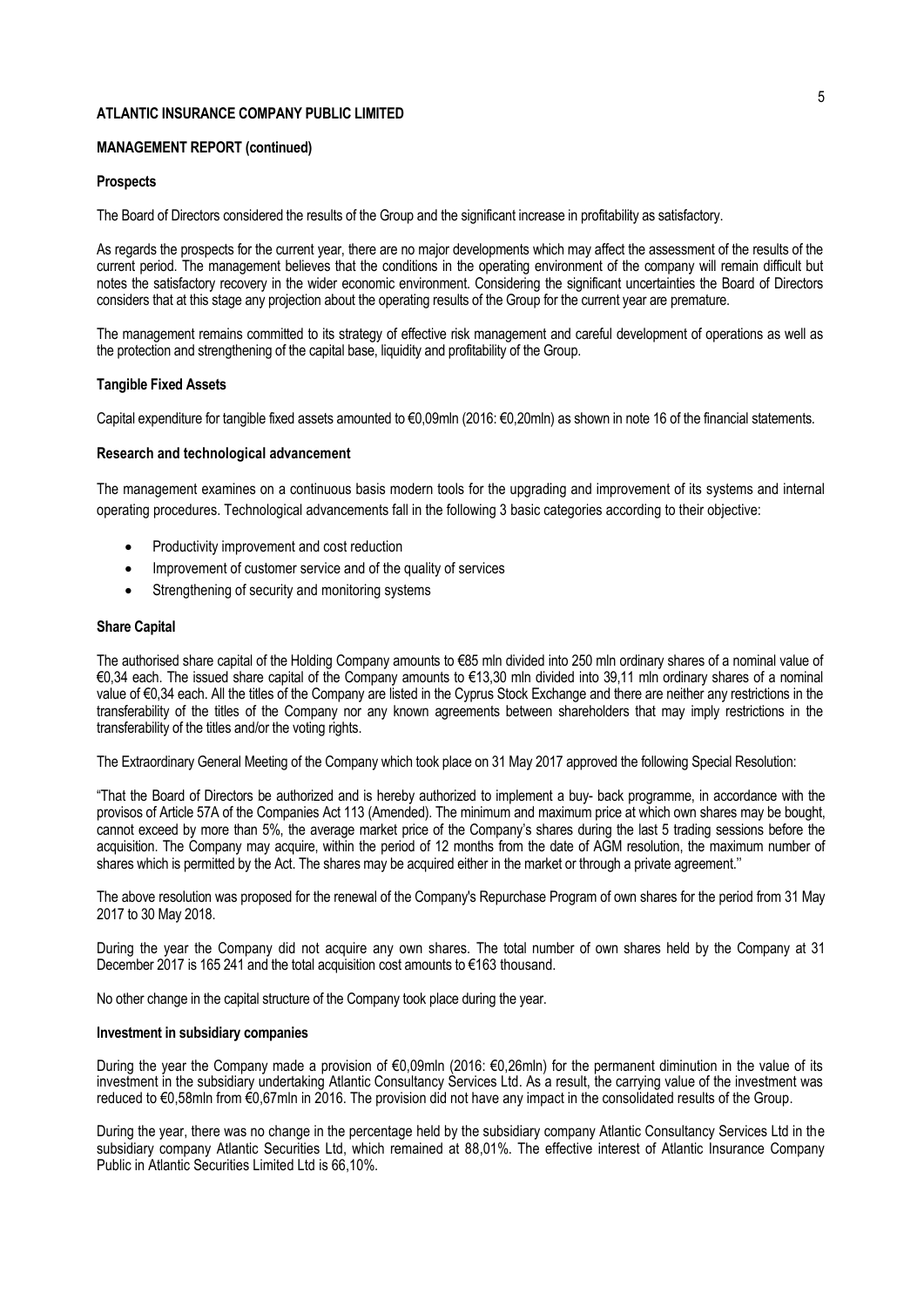### **MANAGEMENT REPORT (continued)**

### **Contracts with Directors' and related parties**

There were no significant contracts in force by the year end or by the date of approval of the financial statements to which shareholders owning directly or indirectly more than 5% of the share capital of the Company and members of the Board and the management of the Company, their spouses or minor children have or had direct or indirect material interest, with the exception of the contracts of employment of executive directors and the agreement for the appointment of Piraeus (Cyprus) Insurance Agency Ltd as an insurance agent of Atlantic Insurance Co Public Ltd as mentioned in note 32 of the financial statements.

The transactions of the Company with related parties are shown in note 29 of the financial statements.

#### **Significant events**

There were no significant events which had a material impact on the consolidated financial statements.

### **Post balance events**

Events occurring after the reporting period which are affecting the understanding of the financial statements are presented in note 36 of the financial statements.

### **Corporate Governance**

At present the Board of Directors has partly adopted the Code of Corporate Governance ('Code') issued by the Cyprus Stock Exchange since the Company is listed in the Alternative Market of the Cyprus Stock Exchange where the adoption of the Code is voluntary and not compulsory. The Code of Corporate Governance is published on the websit[e www.cse.com.cy.](http://www.cse.com.cy/)

The report of the Board on the Code ('Report on Corporate Governance') is shown on pages 8 and 18 of the consolidated financial statements and is available on the Company's website www.atlantic.com.cy.

The degree of the Company's compliance and explanation of areas of non-conformity with the principles and articles of the Code at the date of the report are described in the Report on Corporate Governance.

The Group adopts effective procedures in relation to the preparation of the financial statements to safeguard that transactions and events recorded in the accounting books and records are accurately presented in the financial statements, the relevant announcements and the financial reports of the Group.

The risk management process of the Group which covers the presentation of financial information aims at the recognition, analysis and management of the risks related to the preparation of the financial statements, the relevant announcements and other financial reporting so that they are in conformity with the relevant financial reporting standards, the laws and regulations, including the periodical reporting which is required by the Transparency Requirements (Securities Trading in Regulated Markets) Cyprus Laws of 2007 and 2017. This is accomplished by the identification of risks of material inaccuracy in the reports and the adoption and implementation of internal controls for the prevention or detection of items that may lead to a material misstatement.

The company through its internal control system has implemented effective processes for the preparation of its financial statements, as well as for the preparation of periodic reporting required by listed companies. The main characteristics of these procedures are:

- The financial statements of the subsidiaries of the Group are prepared under the responsibility of the Financial Director of each company and under the supervision of the Financial Director of the Company.

- The financial statements of the Company and the Group are prepared under the responsibility of the Financial Director of the Group.

- The announcements of the results of the Group as well as the related explanatory statements are compiled by the Group's Financial Director and are reviewed by the Audit Committee. The relevant announcements are approved by the Board of Directors prior to their publication.

The share capital of the Company is divided into ordinary shares having the same and equal rights. There are no issued shares with special controlling or voting rights. Detailed information on the Company's share capital is presented in note 23 of the consolidated financial statements.

The shareholders owning directly or indirectly more than 5% of the share capital of the Company on 31 December 2017 and 5 days before the date of approval of the financial statements are shown in note 30 of the financial statements.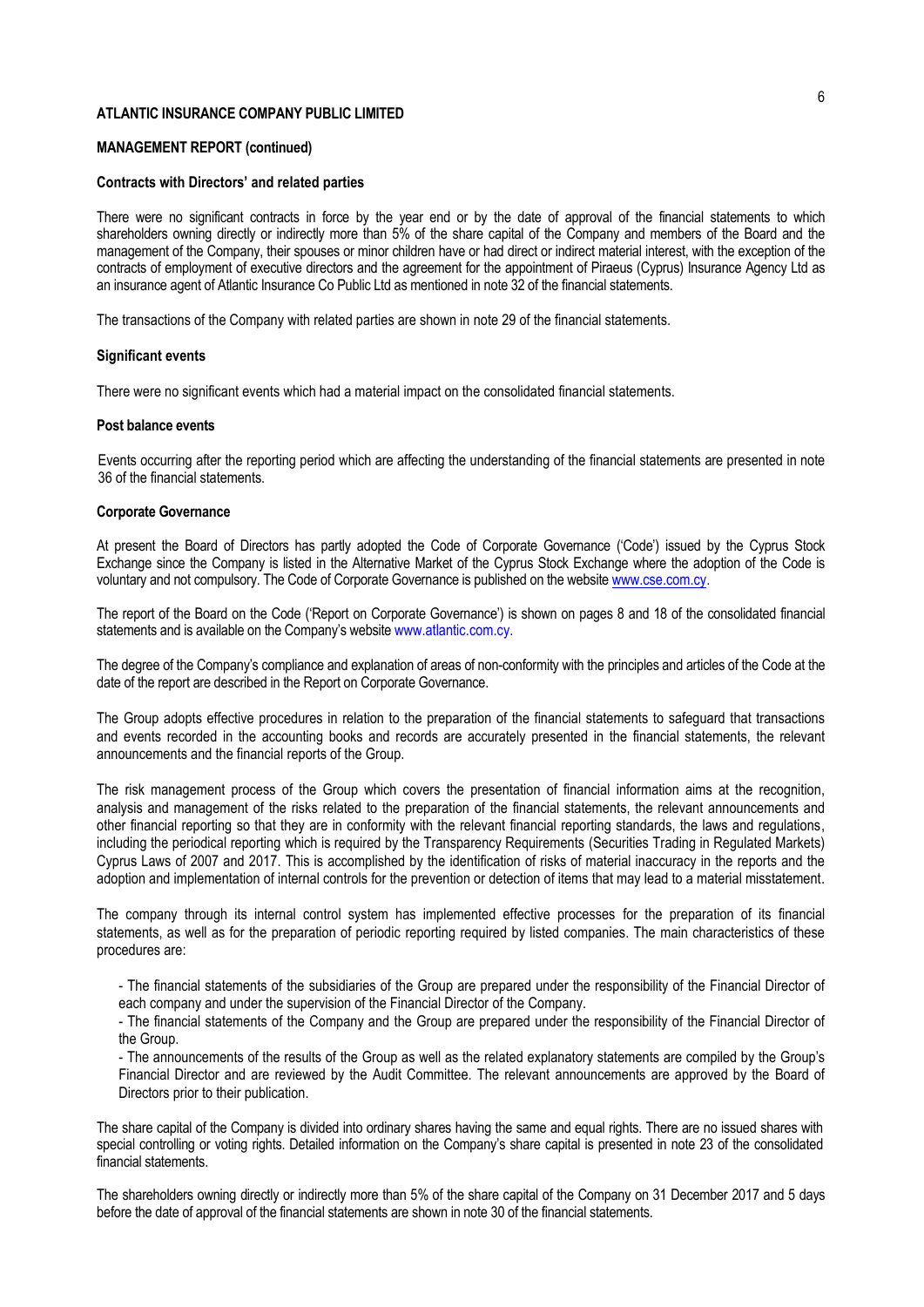### **MANAGEMENT REPORT (continued)**

The percentage holdings on the Company's share capital that is owned by each member of the Board, their spouses, minor children and companies in which they own directly or indirectly more than 20% of the voting rights, on 31 December 2017 and 5 days before the date of the approval of the financial statements are mentioned in note 31 of the consolidated financial statements.

Each member of the Board is elected by the General Meeting of the shareholders or is appointed by the Board of Directors. A member who is appointed by the Board of Directors retires by law at the first annual general meeting following their appointment, which then decides on his appointment. At every annual general meeting one third of the board of directors retires and their appointment is determined by the annual general meeting. A director may be removed from office before the end of his term with an ordinary resolution at a General Meeting.

The Company's Memorandum may be amended with a special resolution at a General Meeting.

The power of the directors is general and is limited only by the powers granted in a general meeting of the shareholders of the company either by law or by the articles of the Company. The decision on the issue of new shares, unless it relates to a rights issue which is offered to the shareholders in proportion to their existing holding, is taken by the general meeting in accordance with the prevailing legislation. The right to purchase the company's own shares, unless the legislation allows otherwise, is provided to the Board of Directors for a specified period by a special resolution of the general meeting.

The composition, terms of reference and details about the functioning of the management, administrative and supervisory bodies and positions designated in accordance with the Code are mentioned in the Report of Corporate Governance which is presented immediately after the Management Report.

### **Board of Directors**

The Board of Directors consists of the members shown on page 1. Except for Mr. Loukis Ioannou, who was appointed on 22 June 2017, all the other directors served on the board for the whole year. According to the Articles of the Company's Association Messrs George Pyrishis, Panayiotis Mallis and Andreas Pirishis retire from the Board, but being eligible offer themselves for re-election. Mr. Loukis Ioannou, who was appointed as a member of the Board of Directors on 22 June 2017, is required to retire at the next Annual General Meeting but being eligible offers himself for re-election. An election will take place for the filling in of the vacant positions. There were no significant changes in the allocation of the responsibilities or the compensation of the Board of Directors.

#### **Auditors**

The Auditors of the Company Joannides + Co Limited have expressed their willingness to continue to provide their services. A resolution authorizing the Board of Directors to determine their remuneration will be submitted in the next Annual General Meeting.

By order of the Board of Directors,

Emilios Pyrishis Chairman

Nicosia 24 April 2018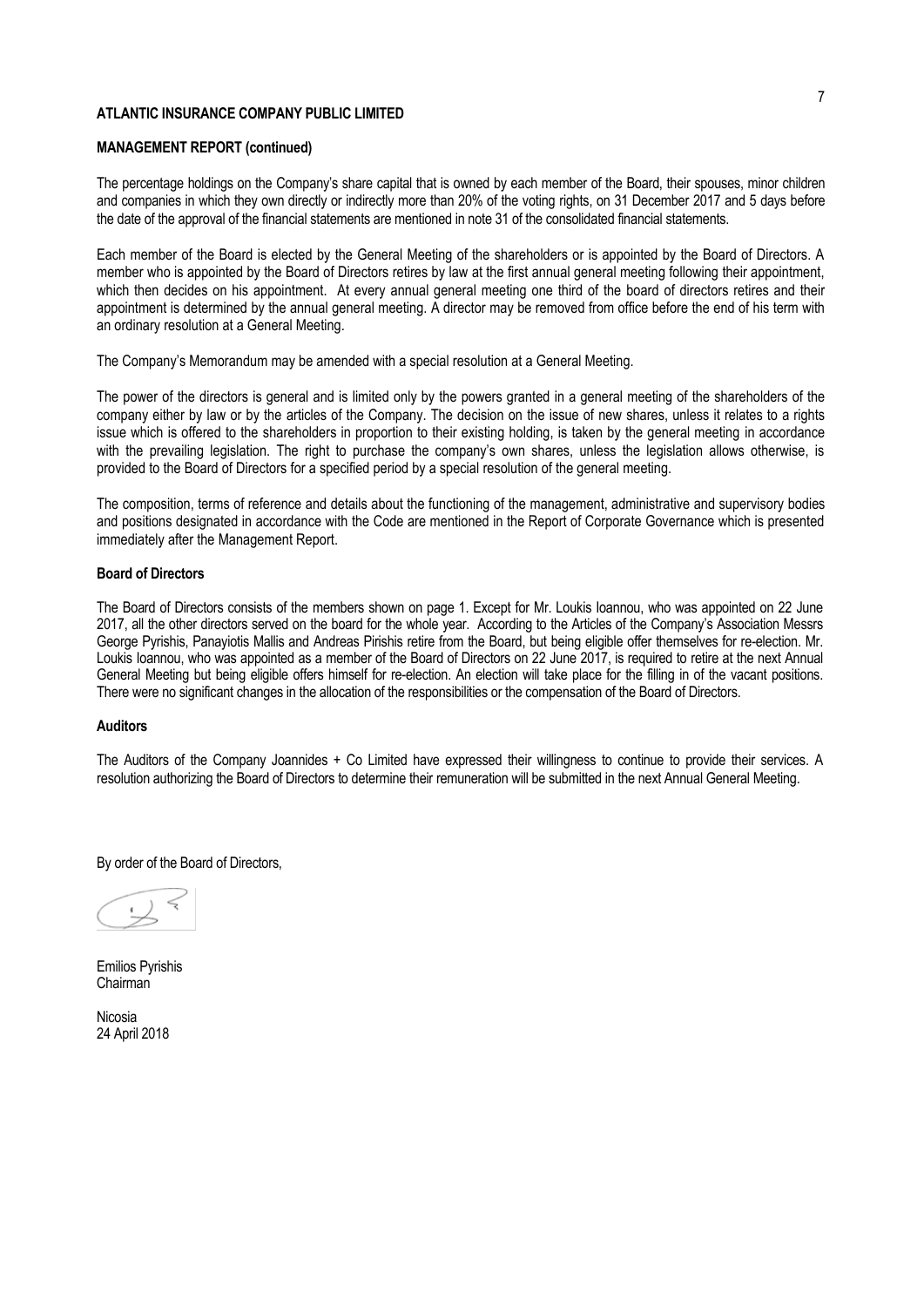### **CONSOLIDATED PROFIT AND LOSS ACCOUNT**

for the year ended 31 December 2017

| Income from operations                                  | <b>Notes</b> | 2017<br>€'000 | 2016<br>€'000 |
|---------------------------------------------------------|--------------|---------------|---------------|
| Gross written premiums                                  |              | 22.173        | 21.265        |
| Policy fees                                             |              | 719           | 705           |
| Reinsurers' share of premiums                           |              | (6.061)       | (5.399)       |
| Net premiums                                            |              | 16.831        | 16.571        |
| Transfer to unearned premiums                           |              | (149)         | (88)          |
| Net earned premiums                                     |              | 16.682        | 16.483        |
| Other operating income from insurance operations        | 6            | 823           | 759           |
| Operating income from brokerage and financial services  |              | 286           | 254           |
|                                                         |              | 17.791        | 17.496        |
| <b>Expenses</b>                                         |              |               |               |
| Claims payable                                          | 5            | 8.491         | 7.876         |
| Commission payable for insurance operations             |              | 958           | 955           |
| Commission payable for brokerage and financial services |              | 53            | 49            |
| Administrative expenses                                 |              | 4.335         | 4.580         |
|                                                         |              | 13.837        | 13.460        |
| <b>Profit from operations</b>                           | 10           | 3.954         | 4.036         |
| Profit on sale and revaluation of investments           | 12           | 1.047         | 530           |
| Loss on revaluation of investment properties            |              | (45)          | (319)         |
| Other investment income                                 | 7            | 433           | 396           |
| Net finance income                                      | 11           | 501           | 441           |
| Profit before taxation                                  |              | 5.890         | 5.084         |
| Taxation                                                | 13           | (652)         | (623)         |
| Profit after taxation                                   |              | 5.238         | 4.461         |
| Minority interest                                       |              | 47            | 67            |
| Profit attributable to the shareholders                 |              | 5.285         | 4.528         |
|                                                         |              |               |               |
| Earnings per share (cent)                               | 14           | 13,51         | 11,58         |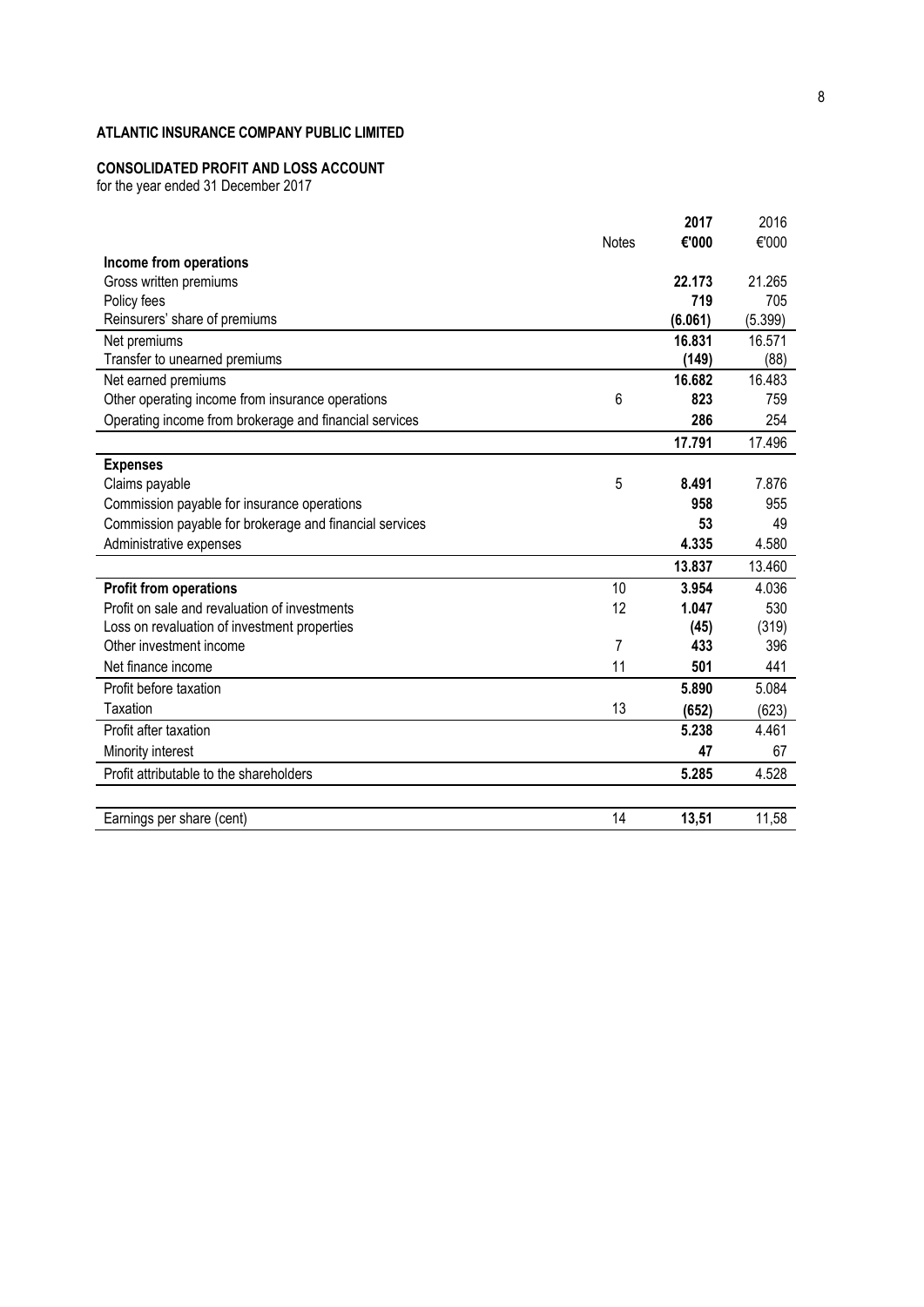#### **STATEMENT OF COMPREHENSIVE INCOME**

for the year ended 31 December 2017

|                                                                                             | 2017<br>€'000 | 2016<br>€'000 |
|---------------------------------------------------------------------------------------------|---------------|---------------|
| Profit for the year                                                                         | 5.285         | 4.528         |
| Other recognised gains:                                                                     |               |               |
| Gain on revaluation of immovable property                                                   | 204           | 64            |
| Deferred tax on revaluation of immovable property                                           | (15)          | (8)           |
| Fair value gain on financial assets available for sale                                      | 20            | 192           |
| Transfer to profit and loss for the year on disposal of financial assets available for sale | (54)          | (127)         |
| Transfer to profit and loss for the year on change of classification of bonds               | (44)          |               |
|                                                                                             | 111           | 128           |
| Total comprehensive income for the year                                                     | 5.396         | 4.656         |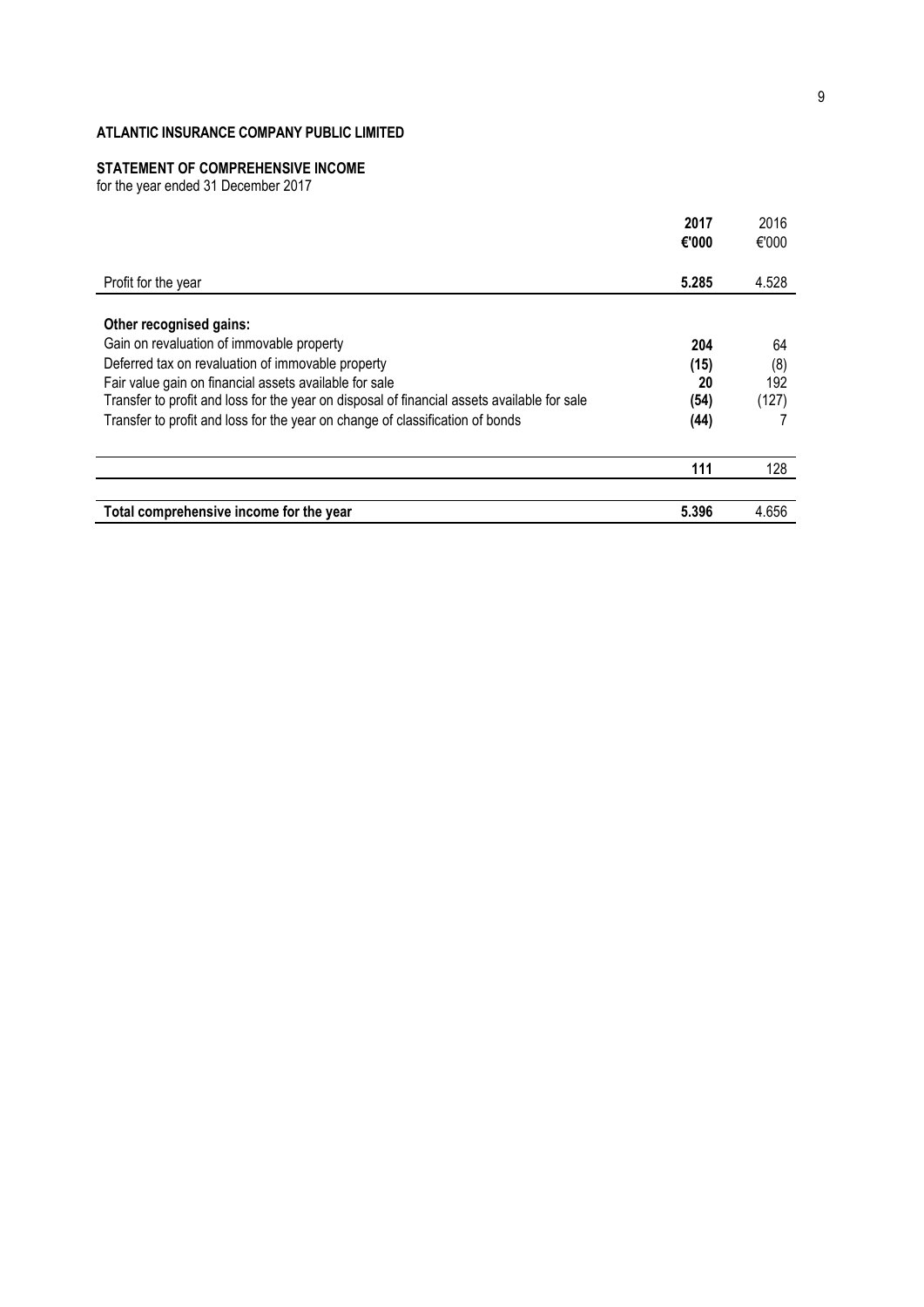# **CONSOLIDATED STATEMENT OF FINANCIAL POSITION**

as at 31 December 2017

|                                                        |              | 2017   | 2016   |
|--------------------------------------------------------|--------------|--------|--------|
|                                                        | <b>Notes</b> | €'000  | €'000  |
| <b>Non-current assets</b>                              |              |        |        |
| Tangible fixed assets                                  | 16           | 6.842  | 6.756  |
| Intangible assets                                      | 17           | 29     | 22     |
| Debtors and other receivables                          | 21           | 551    | 720    |
| Investment properties                                  | 18           | 5.670  | 5.665  |
| Financial assets available for sale                    | 19           | 2.221  | 4.314  |
| <b>Total non-current assets</b>                        |              | 15.313 | 17.477 |
|                                                        |              |        |        |
| <b>Current assets</b>                                  |              |        |        |
| Debtors and other receivables                          | 21           | 31.473 | 32.258 |
| Financial assets held for trading                      | 20           | 20.531 | 12.056 |
| Cash and bank balances                                 | 22           | 14.933 | 19.001 |
| <b>Total current assets</b>                            |              | 66.937 | 63.315 |
|                                                        |              |        |        |
| <b>Total assets</b>                                    |              | 82.250 | 80.792 |
|                                                        |              |        |        |
| <b>Equity</b>                                          |              |        |        |
| Share capital                                          | 23           | 13.297 | 13.297 |
| Reserves                                               |              | 24.463 | 22.685 |
| Purchase of own shares                                 |              | $-163$ | $-163$ |
| Equity attributable to shareholders                    |              | 37.597 | 35.819 |
|                                                        |              |        |        |
| Minority interest                                      |              | 319    | 366    |
| <b>Total equity</b>                                    |              | 37.916 | 36.185 |
| <b>Non-current liabilities</b>                         |              |        |        |
| Deferred taxation                                      | 24           | 255    | 240    |
|                                                        |              | 255    | 240    |
|                                                        |              |        |        |
| <b>Current liabilities</b>                             |              |        |        |
| Outstanding claims and provision for unearned premiums | 25           | 41.227 | 41.547 |
| <b>Bank overdrafts</b>                                 | 22           | 12     |        |
| <b>Other Liabilities</b>                               | 28           | 2.840  | 2.820  |
|                                                        |              | 44.079 | 44.367 |
|                                                        |              |        |        |
| <b>Total equity and liabilities</b>                    |              | 82.250 | 80.792 |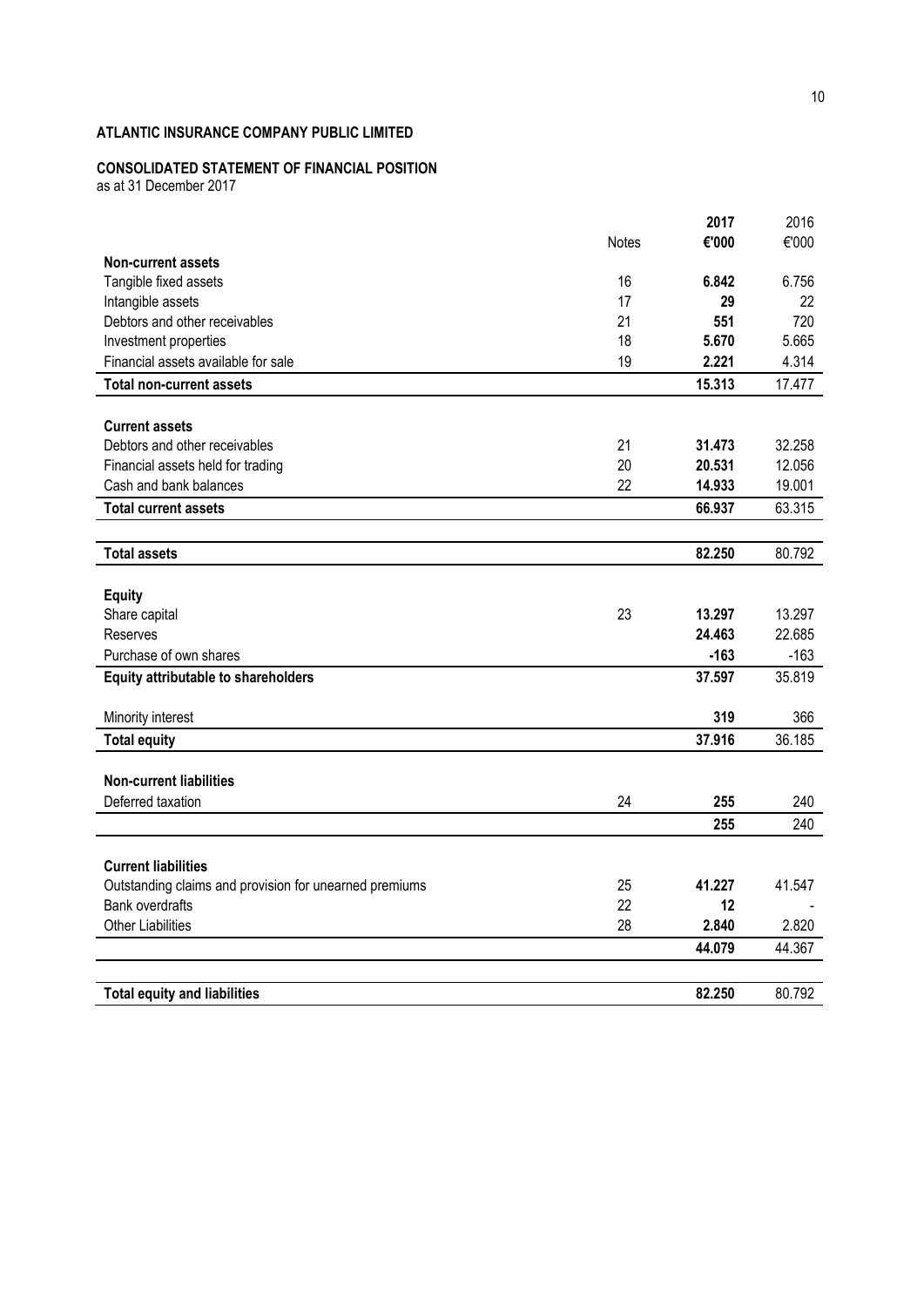# **CONSOLIDATED STATEMENT OF CHANGES IN EQUITY**

for the year ended 31 December 2017

|                                                                                                        |              | Share Share<br>Capital Premium | Revaluation Fair Value Profit and<br>Reserve |                     | Reserve Loss account | Own<br>Shares            | Total                     | Minority<br>Interest | Total<br>Equity |
|--------------------------------------------------------------------------------------------------------|--------------|--------------------------------|----------------------------------------------|---------------------|----------------------|--------------------------|---------------------------|----------------------|-----------------|
|                                                                                                        | €'000        | €'000                          | €'000                                        | €'000               | €'000                | €'000                    | €'000                     | €'000                | €'000           |
| <b>Balance 1 January 2016</b><br>Gain on revaluation of immovable                                      | 13.297 1.965 |                                | 3.029                                        | 121                 | 16.238               | (163)                    | 34.487                    | 468                  | 34.955          |
| property<br>Deferred tax on revaluation of                                                             |              |                                | 64                                           | ÷,                  |                      |                          | 64                        |                      | 64              |
| immovable property<br>Reduction of minority due to sale of                                             |              |                                | (8)                                          |                     |                      |                          | (8)                       |                      | (8)             |
| shares                                                                                                 |              |                                |                                              |                     |                      |                          |                           | (35)                 | (35)            |
| Fair value gain on financial assets<br>available for sale<br>Transfer to profit and loss for the       |              |                                |                                              | 192                 |                      |                          | 192                       |                      | 192             |
| year of realised gain on financial<br>assets available for sale<br>Transfer to profit and loss for the |              |                                |                                              | (127)               |                      |                          | (127)                     |                      | (127)           |
| year on change of classification of                                                                    |              |                                |                                              |                     |                      |                          |                           |                      |                 |
| bonds                                                                                                  |              |                                |                                              | 7<br>$\blacksquare$ | (3.324)              |                          | $\overline{7}$<br>(3.324) |                      | 7<br>(3.324)    |
| Dividend paid<br>Profit for the year                                                                   |              |                                |                                              | ä,                  | 4.528                | $\blacksquare$           | 4.528                     | (67)                 | 4.461           |
|                                                                                                        |              |                                |                                              |                     |                      |                          |                           |                      |                 |
| <b>Balance 31 December 2016</b>                                                                        | 13.297 1.965 |                                | 3.085                                        | 193                 | 17.442               | (163)                    | 35.819                    | 366                  | 36.185          |
|                                                                                                        |              |                                |                                              |                     |                      |                          |                           |                      |                 |
| <b>Balance 1 January 2017</b><br>Gain on revaluation of immovable                                      | 13.297       | 1.965                          | 3.085                                        | 193                 | 17.442               | (163)                    | 35.819                    | 366                  | 36.185          |
| property<br>Deferred tax on revaluation of                                                             |              |                                | 204                                          |                     |                      |                          | 204                       |                      | 204             |
| immovable property<br>Transfer of excess depreciation on                                               |              |                                | (15)                                         |                     |                      |                          | (15)                      |                      | (15)            |
| revaluation on buildings                                                                               |              |                                | (8)                                          |                     | 8                    |                          |                           |                      |                 |
| Deferred tax on excess depreciation                                                                    |              |                                | 1                                            |                     | (1)                  |                          |                           |                      |                 |
| Fair value gain on financial assets                                                                    |              |                                |                                              |                     |                      |                          |                           |                      |                 |
| available for sale                                                                                     |              |                                |                                              | 20                  |                      |                          | 20                        |                      | 20              |
| Transfer to profit and loss for the                                                                    |              |                                |                                              |                     |                      |                          |                           |                      |                 |
| year of realised gain on financial                                                                     |              |                                |                                              |                     |                      |                          |                           |                      |                 |
| assets available for sale                                                                              |              |                                |                                              | (54)                |                      | $\overline{\phantom{a}}$ | (54)                      |                      | (54)            |
| Transfer to profit and loss for the<br>year on change of classification of                             |              |                                |                                              |                     |                      |                          |                           |                      |                 |
| bonds                                                                                                  |              |                                |                                              | (44)                |                      |                          | (44)                      |                      | (44)            |
| Dividend paid                                                                                          |              |                                |                                              |                     | (3.618)              |                          | (3.618)                   |                      | (3.618)         |
| Profit for the year                                                                                    |              |                                |                                              | $\blacksquare$      | 5.285                |                          | 5.285                     | (47)                 | 5.238           |
|                                                                                                        |              |                                |                                              |                     |                      |                          |                           |                      |                 |

Gains or losses on the revaluation of financial assets available for sale are recognised in equity.

The share premium, the revaluation reserve and the fair value reserve are not available for distribution.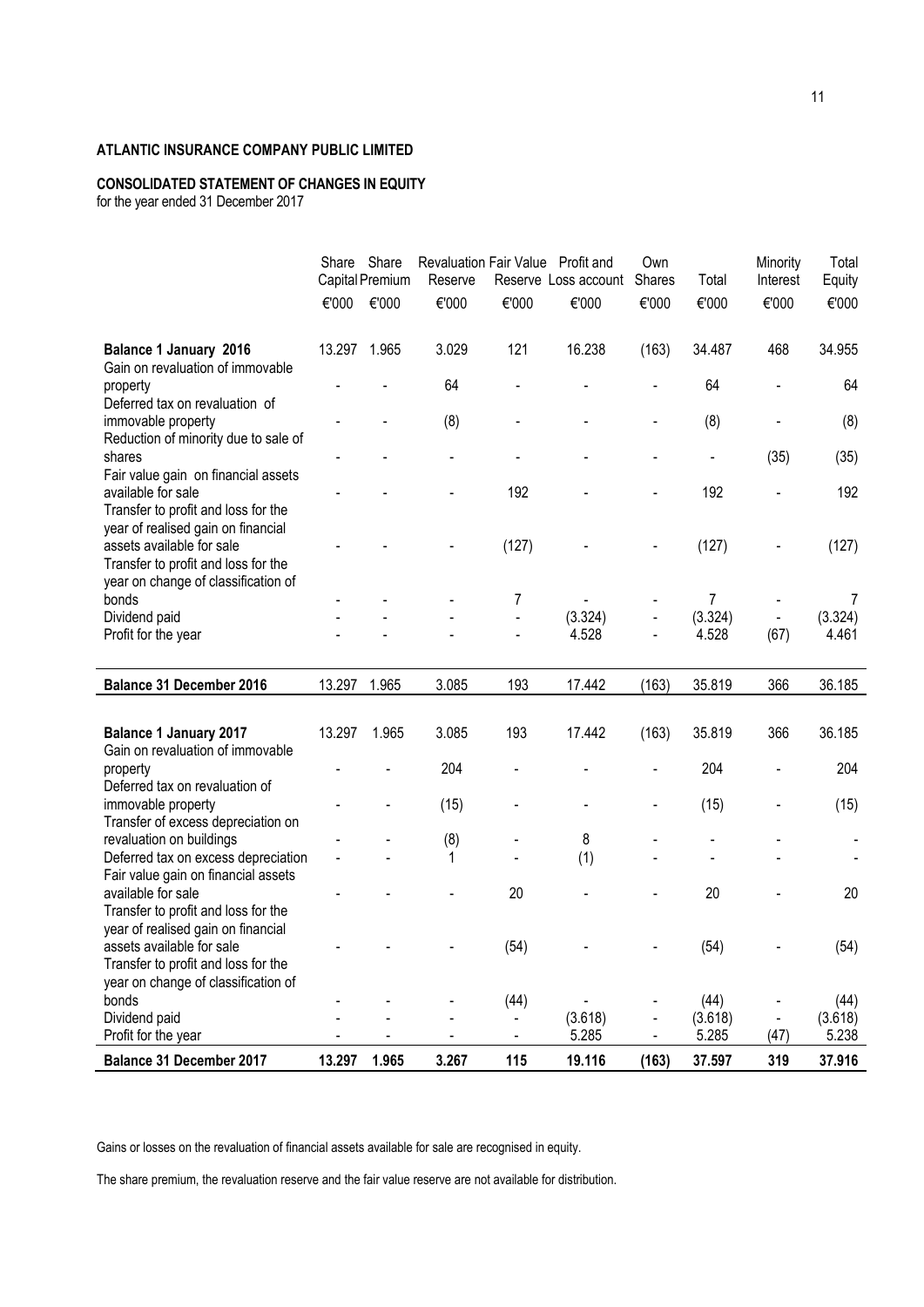# **CONSOLIDATED CASH FLOW STATEMENT**

for the year ended 31 December 2017

|                                                          |      | 2017             | 2016             |
|----------------------------------------------------------|------|------------------|------------------|
|                                                          |      | €'000            | €'000            |
|                                                          | Note |                  |                  |
| <b>CASH FLOW FROM OPERATING ACTIVITIES</b>               |      |                  |                  |
| Profit for the year before taxation                      |      | 5.890            | 5.084            |
| Adjustments for:                                         |      |                  |                  |
| Gain on sale and revaluation of investments              | 12   | (1.047)          | (530)            |
| Loss on revaluation of investment properties             |      | 45               | 319              |
| Depreciation of tangible and intangible fixed assets     | 10   | 254              | 248              |
| Profit on sale of assets                                 |      | (1)              | (3)              |
| Interest received                                        | 11   | (550)            | (494)            |
| Dividends received                                       | 7    | (375)            | (333)            |
| Interest paid and bank charges                           | 11   | 49               | 53               |
| Profit from operations before changes in working capital |      | 4.265            | 4.344            |
| Decrease /(increase) in debtors and other receivables    |      | 948              | (18.256)         |
| (Decrease) /increase in liabilities and provisions       |      | (68)             | 20.455           |
| <b>Cash flow from operations</b>                         |      | 5.145            | 6.543            |
| Interest paid                                            |      | (49)             | (53)             |
| <b>Taxation paid</b>                                     |      | (667)            | (684)            |
| Net cash flow from operating activities                  |      | 4.429            | 5.806            |
|                                                          |      |                  |                  |
| <b>CASH FLOW FROM INVESTING ACTIVITIES</b>               |      |                  |                  |
| Purchase of investments                                  |      | (10.503)         | (9.547)          |
| Sale of investments                                      |      | 4.880            | 4.785            |
| Purchase of investment properties                        |      | (50)             |                  |
| Purchase of tangible fixed assets                        | 16   | (87)             | (203)            |
| Purchase of intangible fixed assets                      | 17   | (57)             | (55)             |
| Receipts on disposal of tangible fixed assets            |      | 1                | 3                |
| Increase in holding of subsidiary undertaking            |      |                  | (29)             |
| Interest received                                        |      | 550              | 494              |
| Dividends received                                       |      | 375              | 333              |
| Net cash flow for investing activities                   |      | (4.891)          | (4.219)          |
|                                                          |      |                  |                  |
| <b>CASH FLOW FOR FINANCING ACTIVITIES</b>                |      |                  |                  |
| Dividend paid                                            |      | (3.618)          | (3.324)          |
|                                                          |      | (3.618)          | (3.324)          |
| Net cash flow for financing activities                   |      |                  |                  |
|                                                          |      |                  |                  |
| Net decrease in cash and cash equivalents                | 22   | (4.080)          | (1.737)          |
| Cash and cash equivalents at the beginning of the year   |      | 19.001<br>14.921 | 20.738<br>19.001 |
| Cash and cash equivalents at the end of the year         | 22   |                  |                  |
| Cash and cash equivalents consist of:                    |      |                  |                  |
| Cash and bank balances                                   | 22   | 14.933           | 19.001           |
| <b>Bank Overdrafts</b>                                   | 22   | (12)             |                  |
|                                                          |      | 14.921           | 19.001           |
|                                                          |      |                  |                  |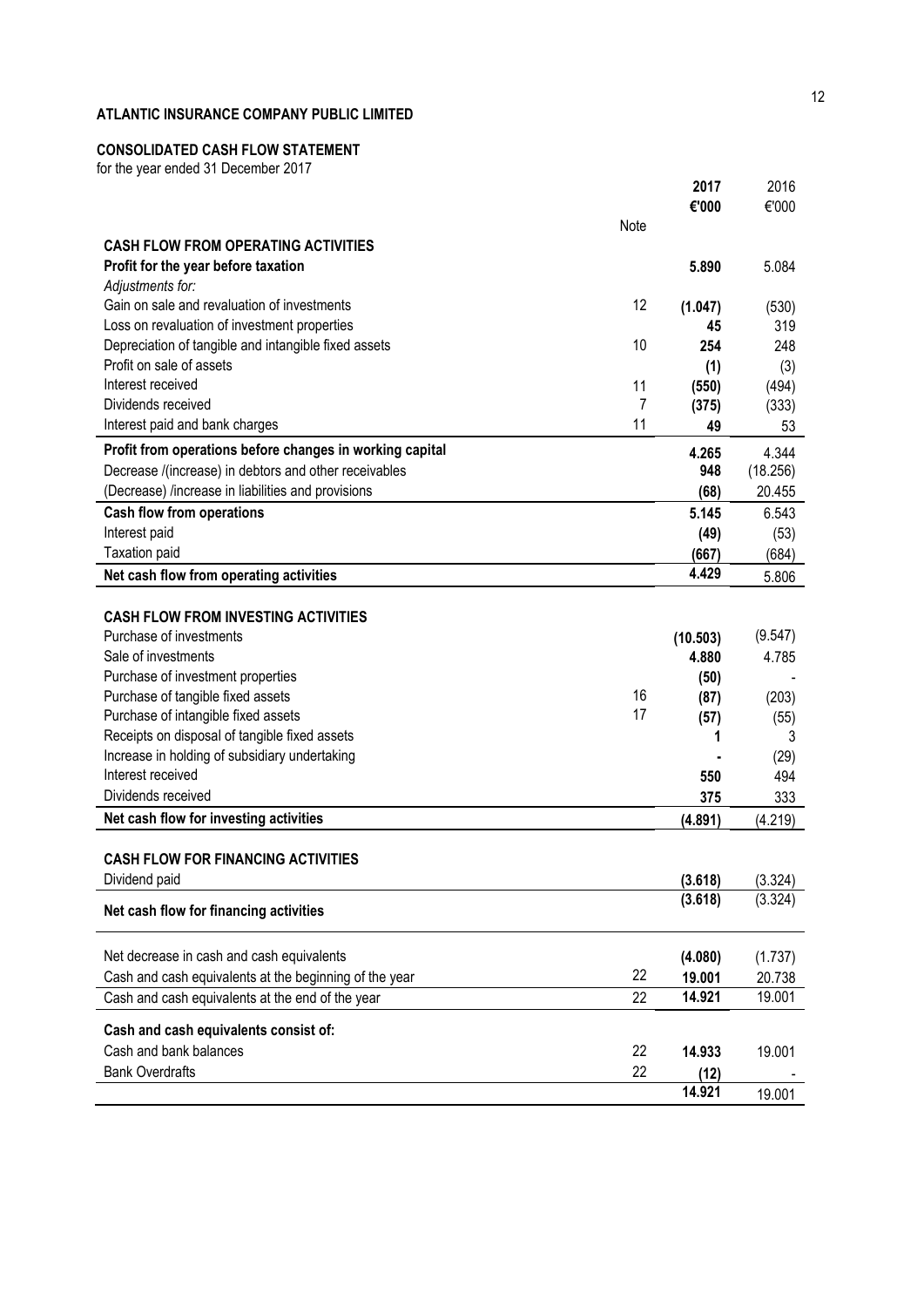# **EXTRACT FROM THE NOTES TO THE CONSOLIDATED FINANCIAL STATEMENTS**

# **Note 4: Segmental Reporting**

The Group has two main segments of business activity, general insurance business and financial services, both of which are carried out in Cyprus. Insurance Financial **Total**

|                                         | msurance | Financial<br>Services    | Total  |
|-----------------------------------------|----------|--------------------------|--------|
|                                         | €'000    | €'000                    | €'000  |
| Year ended 31 December 2017             |          |                          |        |
| Premiums and other income               | 24.148   | 286                      | 24.434 |
| Profit /(loss) from operations          | 4.077    | (123)                    | 3.954  |
| <b>Total Assets</b>                     | 80.189   | 2.061                    | 82.250 |
| <b>Total Liabilities</b>                | 44.196   | 138                      | 44.334 |
| Purchase of tangible fixed assets       | 87       |                          | 87     |
| Purchase of intangible fixed assets     | 57       |                          | 57     |
| Disposal of tangible fixed assets       | 12       | $\overline{\phantom{0}}$ | 12     |
| Depreciation of tangible fixed assets   | 204      |                          | 204    |
| Depreciation of intangible fixed assets | 50       |                          | 50     |
| Year ended 31 December 2016             |          |                          |        |
| Premiums and other income               | 23.120   | 259                      | 23.379 |
| Profit /(loss) from operations          | 4.207    | (171)                    | 4.036  |
| <b>Total Assets</b>                     | 78.521   | 2.271                    | 80.792 |
| <b>Total Liabilities</b>                | 44.428   | 179                      | 44.607 |
| Purchase of tangible fixed assets       | 203      | $\blacksquare$           | 203    |
| Purchase of intangible fixed assets     | 55       | $\overline{\phantom{0}}$ | 55     |
| Disposal of tangible fixed assets       | 41       | $\blacksquare$           | 41     |
| Depreciation of tangible fixed assets   | 202      | 2                        | 204    |
| Depreciation of intangible fixed assets | 44       |                          | 44     |

# **Note 5: Claims payable**

|                                                               | 2017  |                                    |                   |            | 2016  |
|---------------------------------------------------------------|-------|------------------------------------|-------------------|------------|-------|
|                                                               | Gross | <b>Reinsurers'</b><br><b>Share</b> | <b>Recoveries</b> | <b>Net</b> | Net   |
|                                                               | €'000 | €'000                              | €'000             | €'000      | €'000 |
| Motor                                                         | 5.722 | 8                                  | (337)             | 5.393      | 5.174 |
| Accident and health                                           | 2.740 | (1)                                |                   | 2.739      | 2.262 |
| Marine                                                        | 141   | (69)                               |                   | 72         | (9)   |
| Property                                                      | 266   | (134)                              | (1)               | 131        | 136   |
| Liability                                                     | 161   | (5)                                |                   | 156        | 312   |
| Other                                                         |       |                                    |                   |            | 1     |
|                                                               | 9.030 | (201)                              | (338)             | 8.491      | 7.876 |
|                                                               |       |                                    |                   | 2017       | 2016  |
|                                                               |       |                                    |                   | €'000      | €'000 |
| Gross claim payments                                          |       |                                    |                   | 9.593      | 8.069 |
| Reinsurers' share of claims paid                              |       |                                    |                   | (1.116)    | (154) |
| Net change in outstanding claims                              |       |                                    |                   | 30         | (46)  |
| Net change in incurred but not enough reported claims (IBNER) |       |                                    |                   | (16)       |       |
| Net incurred claims                                           |       |                                    |                   | 8.491      | 7.876 |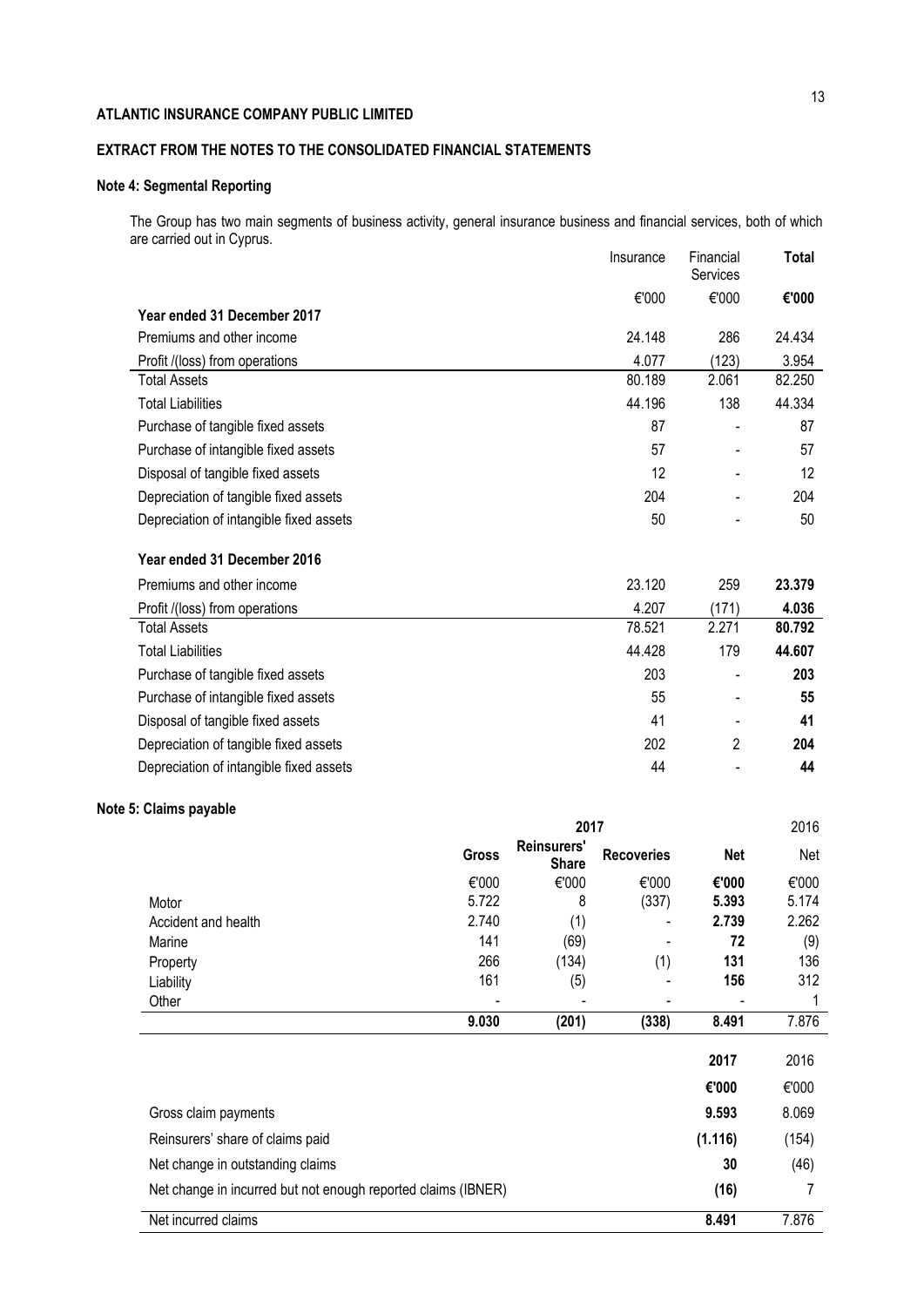# **EXTRACT FROM THE NOTES TO THE CONSOLIDATED FINANCIAL STATEMENTS**

### **Note 6: Other income from insurance operations**

|                          | 2017  | 2016  |
|--------------------------|-------|-------|
|                          | €'000 | €'000 |
| Commissions earned       | 693   | 689   |
| Share of Pool profits    | 129   | 45    |
| Profit on sale of assets |       | 3     |
| Other income             | ٠     | 22    |
|                          | 823   | 759   |

# **Note 7: Other income from investments**

|                    | 2017  | 2016  |
|--------------------|-------|-------|
|                    | €'000 | €'000 |
| Dividends received | 375   | 333   |
| Rents receivable   | 58    | 63    |
|                    | 433   | 396   |

### **Note 8: Income from Cyprus Hire Risks Pool**

The income arises from the Company's participation to the Cyprus Hire Risks Pool. The company's share in the profits and losses of the Pool is calculated based on the share of the Company's motor premiums as a percentage of the total market motor premiums. Τhe Company's share of profits οf the Pool for 2017 amounted to €129 thousand (2016: Profit €45 thousand).

# **Note 9: Staff costs**

|                                | 2017  | 2016  |
|--------------------------------|-------|-------|
|                                | €'000 | €'000 |
| Salaries                       | 2.420 | 2.417 |
| Social insurance contributions | 166   | 167   |
| Provident fund contributions   | 107   | 117   |
| Other contributions            | 92    | 102   |
|                                | 2.785 | 2.803 |

The directors emoluments which are included in the above amounts are analysed in note 32.

### **Average number of employees**

The average number of employees was as follows:

|                     | 2017 | 2016 |
|---------------------|------|------|
| Full-time employees | 105  | 104  |

The Company and its subsidiary Atlantic Securities Ltd operate defined contribution provident fund schemes. The funds are separately financed and prepare their own financial statements. In accordance with the Funds' memorandum the members are entitled to the payment of certain benefits on their retirement or early termination of their employment.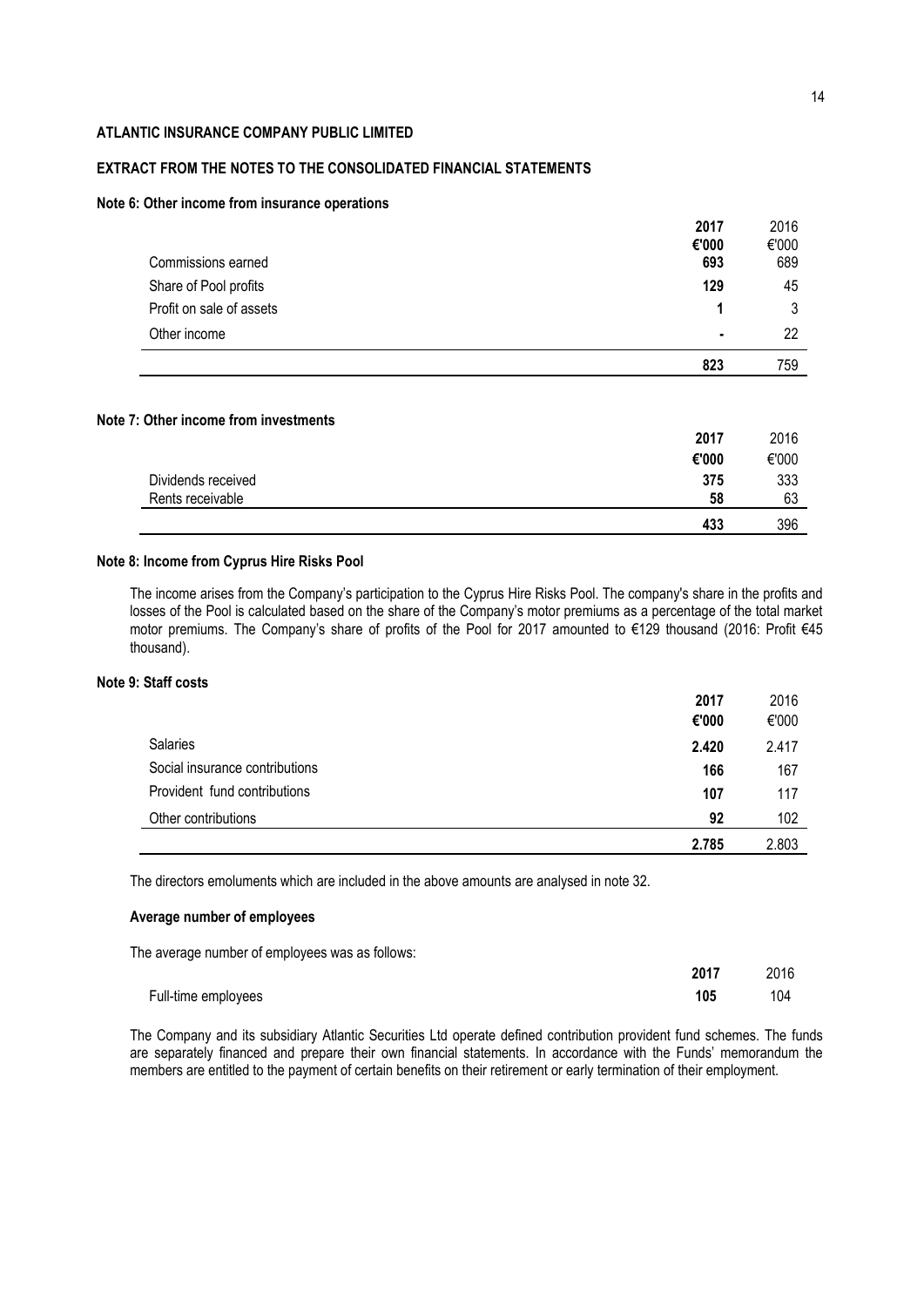# **EXTRACT FROM THE NOTES TO THE CONSOLIDATED FINANCIAL STATEMENTS**

# **Note 10: Profit from operations**

Profit from operations arises after the deduction of the following:

|                                                                                  | 2017         | 2016         |
|----------------------------------------------------------------------------------|--------------|--------------|
|                                                                                  | €'000<br>204 | €'000<br>204 |
| Depreciation of tangible fixed assets<br>Depreciation of intangible fixed assets | 50           | 44           |
| Provision for bad and doubtful debts                                             | 66           | 324          |
| <b>Audit Fees</b>                                                                |              |              |
| Audit fees                                                                       | 57           | 57           |
| Fees for other verification services                                             | 9            | 7            |
| Fees for non-audit services                                                      |              |              |
| Note 11: Net finance income                                                      |              |              |
|                                                                                  | 2017         | 2016         |
|                                                                                  | €'000<br>267 | €'000<br>333 |
| Interest received                                                                |              |              |
| Interest from bonds                                                              | 324          | 252          |
| Bank charges and interest paid                                                   | (49)         | (53)         |
| Exchange losses                                                                  | (41)         | (91)         |
|                                                                                  | 501          | 441          |
| Note 12: Gains on sale and revaluation of investments                            |              |              |
|                                                                                  | 2017         | 2016         |
|                                                                                  | €'000        | €'000        |
| Gain on sale of investments                                                      | 270          | 270          |
| Gain on revaluation of shares held for trading                                   | 274          | 214          |
| Gain on revaluation of bonds                                                     | 27           | 158          |
| Gain/ (loss) on revaluation of foreign investments                               | 432          | (105)        |
| Transfer from reserves due to change of classification                           | 44           | (7)          |
|                                                                                  | 1.047        | 530          |

# **Note 13: Taxation**

The tax charge is based on the profit for the year as adjusted for tax purposes and consists of the following:

|                                  | 2017<br>€'000 | 2016<br>€'000 |
|----------------------------------|---------------|---------------|
| Corporation tax                  | 601           | 616           |
| Defence tax contribution         | 5             | 5             |
| Foreign taxes deducted at source | 49            | 58            |
| Deferred Tax                     | ٠             | (57)          |
| Tax Interest                     | (3)           | 1             |
|                                  | 652           | 623           |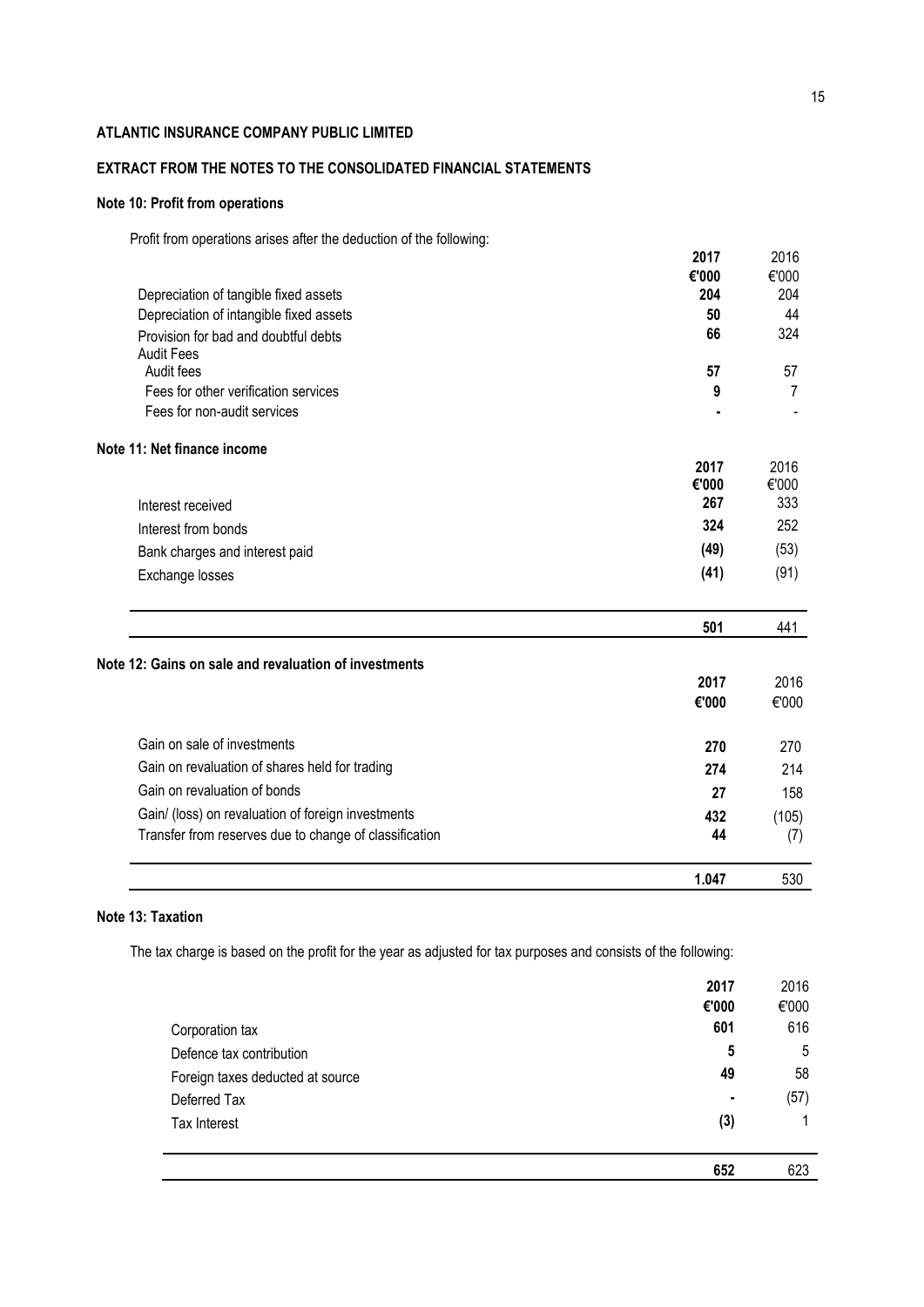# **EXTRACT FROM THE NOTES TO THE CONSOLIDATED FINANCIAL STATEMENTS**

### **Note 13: Taxation (continued)**

The reconciliation between the tax charge and the tax which is calculated on the accounting profit of the year using the current applicable tax rates is as follows:

|                                               | 2017           | 2016           |
|-----------------------------------------------|----------------|----------------|
| <b>Accounting profit</b>                      | €'000<br>5.890 | €'000<br>5.084 |
| Tax based on current tax rates                | 736            | 635            |
| Defense tax contribution                      | 5              | 5              |
| Foreign taxes deducted at source              | 49             | 58             |
| Tax interest                                  | (3)            | 1              |
| Deferred tax                                  |                | (57)           |
| Adjustments for:                              |                |                |
| Disallowed expenses                           | 46             | 54             |
| Income not taxed                              | (47)           | (42)           |
| Profit on sale and revaluation of investments | (125)          | (26)           |
| Capital allowances                            | (26)           | (28)           |
| Tax losses brought forward                    |                | (4)            |
| Tax losses of subsidiaries carried forward    | 17             | 27             |
|                                               | 652            | 623            |
| Note 14: Earnings per share                   |                |                |
|                                               | 2017           | 2016           |
|                                               | €'000          | €'000          |
| Net profit attributable to shareholders       | 5.285          | 4.528          |
| Weighted average number of issued shares      | 39.109         | 39.109         |
| Basic earnings per share (cents)              | 13,51          | 11,58          |
|                                               |                |                |

Earnings per share is calculated based on the weighted average number of shares which were issued during the year.

# **Note 15: Group companies**

The subsidiary companies of the group are the following private limited liability companies registered in Cyprus:

| Company                                                                                                      | <b>Principal activities</b>         | <b>Share</b><br>% | 2017<br>€'000 | 2016<br>€'000 |
|--------------------------------------------------------------------------------------------------------------|-------------------------------------|-------------------|---------------|---------------|
| Lyssi Investments Ltd<br>Lion Insurance Agency Ltd                                                           | Car hire<br>General insurance agent | 100.0<br>100,0    | 86<br>141     | 86<br>141     |
| Atlantic Consultancy Services Ltd (1)<br>Atlantic Securities Limited<br>88,01% (2) subsidiary undertaking of | Financial and consultancy services  | 75.1              | 578           | 672           |
| Atlantic Consultancy Services Limited Brokerage and investment services                                      |                                     |                   |               |               |
|                                                                                                              |                                     |                   | 805           | 899           |

(1) The Company periodically assesses the recoverability of the investment in subsidiaries whenever there are indications of impairment. Indications of impairment include factors such as the reduction in revenues, earnings or cash flows or other unfavourable changes that may indicate that the carrying amount of the assets may no longer be recoverable.

During the year the carrying amount of the investment in Atlantic Consultancy Services Ltd was reduced to €578 thousand due to a provision of €94 thousand for permanent diminution in the value of the investment.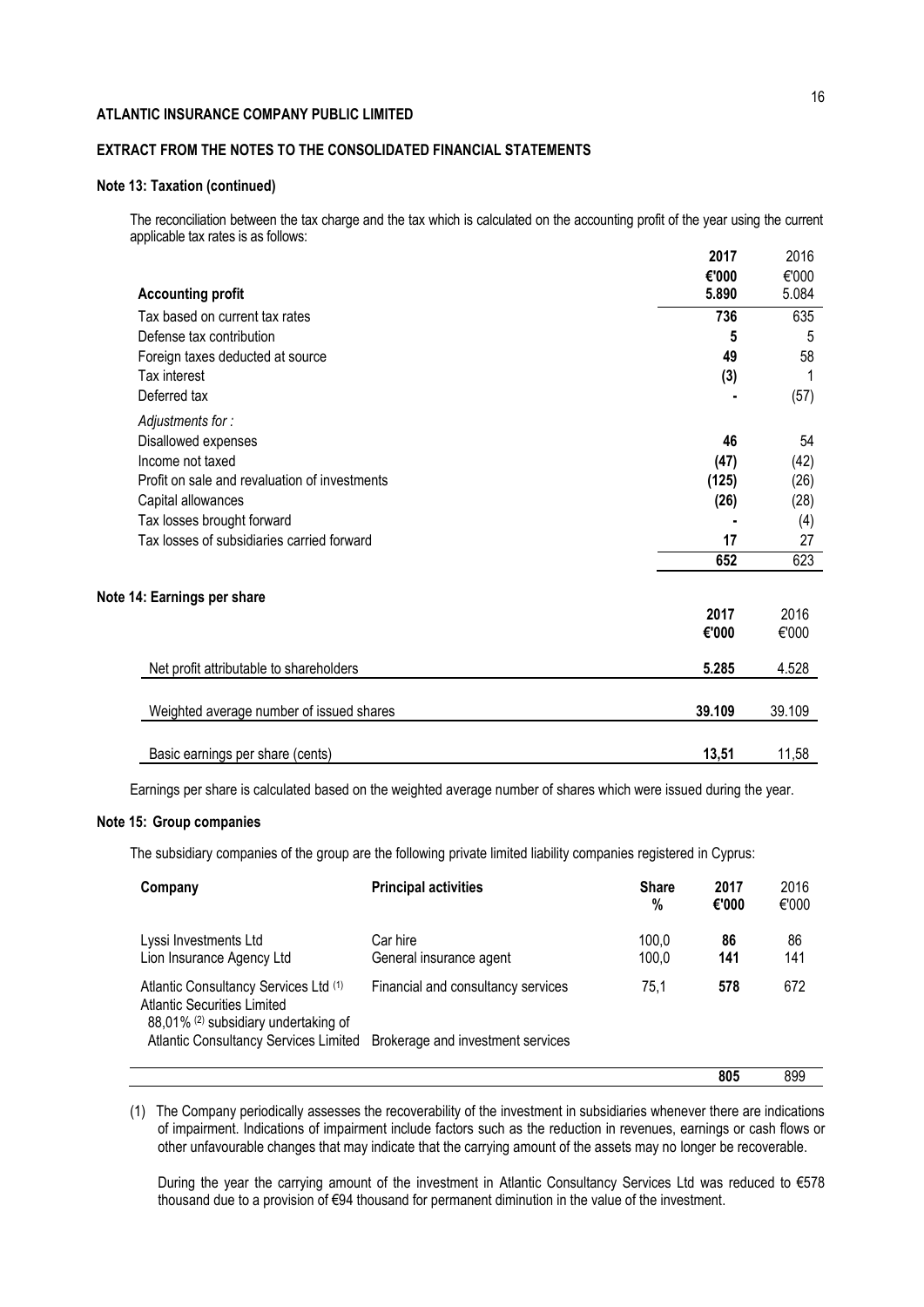# **EXTRACT FROM THE NOTES TO THE CONSOLIDATED FINANCIAL STATEMENTS**

### **Note 15: Group companies (continued)**

(2) There was no change in the percentage held by subsidiary company Atlantic Consultancy Services Ltd in the share capital of the subsidiary company Atlantic Securities Ltd, which remained at 88,01%. The effective interest of Atlantic Insurance Company Public Ltd in Atlantic Securities Limited was 66,10%.

The contribution of the parent company to the consolidated financial statements, after taking into account transactions and balances between Group companies which were eliminated at consolidation, is as follows: **2017** 2016

| <b>2017</b> | ZU I D |
|-------------|--------|
| €'000       | €'000  |
| 24.149      | 23.120 |
| 4.075       | 4.192  |
| 79.924      | 78.258 |
| 44.191      | 44.423 |
|             |        |

The contribution of subsidiary undertakings to the consolidated financial statements is as follows:

|                                 | Lyssi<br>Investments<br>Ltd | Lion<br>Insurance<br>Agency<br>Limited | Atlantic<br>Consultancy<br>Services<br>Limited | 2017  | 2016  |
|---------------------------------|-----------------------------|----------------------------------------|------------------------------------------------|-------|-------|
|                                 | €'000                       | €'000                                  | €'000                                          | €'000 | €'000 |
| Premiums and other income       |                             | $\overline{\phantom{0}}$               | 286                                            | 286   | 259   |
| Profit / (loss) from operations | (1)                         | 4                                      | (123)                                          | (120) | (156) |
| Total assets                    | 111                         | 154                                    | 2.061                                          | 2.326 | 2.534 |
| Total liabilities               | 2                           | 3                                      | 138                                            | 143   | 184   |

# **Note 16: Tangible fixed assets**

|                                    | <b>Land and</b><br>buildings | <b>Furniture</b><br>and<br>fittings | Computer<br>hardware and<br>software | <b>Motor</b><br>vehicles | Total |
|------------------------------------|------------------------------|-------------------------------------|--------------------------------------|--------------------------|-------|
|                                    | €'000                        | €'000                               | €'000                                | €'000                    | €'000 |
| Cost or revaluation                |                              |                                     |                                      |                          |       |
| Balance at 1 January 2016          | 6.480                        | 840                                 | 521                                  | 506                      | 8.347 |
| Additions                          |                              | 58                                  | 39                                   | 106                      | 203   |
| Revaluation                        | (42)                         |                                     |                                      |                          | (42)  |
| <b>Disposals</b>                   |                              |                                     |                                      | (41)                     | (41)  |
| Balance at 1 January 2017          | 6.438                        | 898                                 | 560                                  | 571                      | 8.467 |
| Additions                          |                              | 21                                  | 16                                   | 49                       | 87    |
| Revaluation                        | 98                           |                                     |                                      |                          | 98    |
| Disposals                          |                              |                                     |                                      | (12)                     | (12)  |
| <b>Balance at 31 December 2017</b> | 6.536                        | 919                                 | 576                                  | 608                      | 8.639 |
| Depreciation                       |                              |                                     |                                      |                          |       |
| Balance at 1 January 2016          |                              | 698                                 | 482                                  | 474                      | 1.654 |
| Depreciation for the year          | 106                          | 42                                  | 21                                   | 35                       | 204   |
| On revaluation                     | (106)                        |                                     |                                      |                          | (106) |
| On disposals                       |                              |                                     |                                      | (41)                     | (41)  |
| Balance at 1 January 2017          |                              | 740                                 | 503                                  | 468                      | 1.711 |
| Depreciation for the year          | 106                          | 36                                  | 22                                   | 40                       | 204   |
| On revaluation                     | (106)                        |                                     |                                      |                          | (106) |
| On disposals                       |                              |                                     |                                      | (12)                     | (12)  |
| <b>Balance at 31 December 2017</b> | ٠                            | 776                                 | 525                                  | 496                      | 1.798 |
| Net book value at                  |                              |                                     |                                      |                          |       |
| 31 December 2017                   | 6.536                        | 143                                 | 51                                   | 112                      | 6.842 |
| 31 December 2016                   | 6.438                        | 158                                 | 57                                   | 103                      | 6.756 |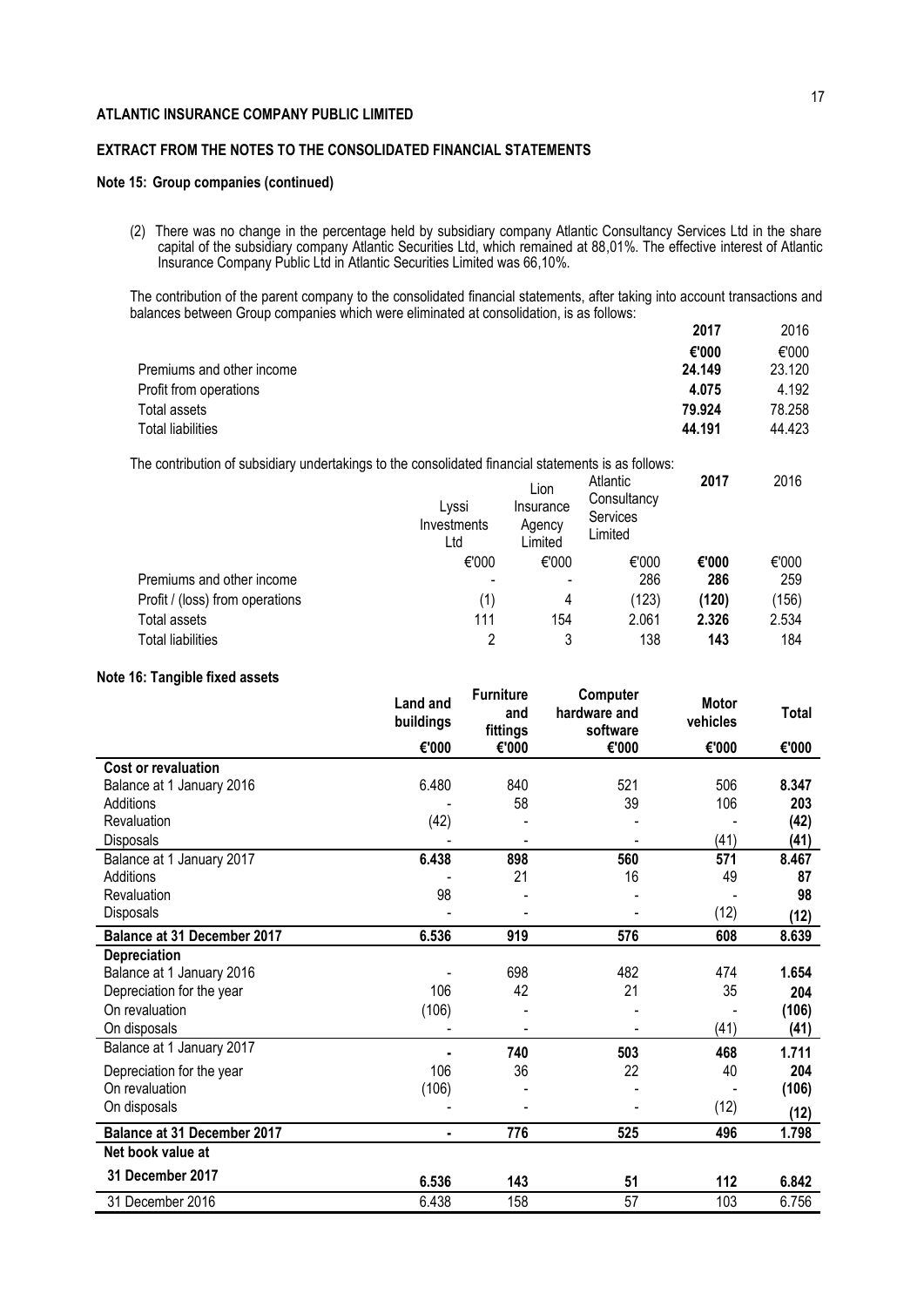# **EXTRACT FROM THE NOTES TO THE CONSOLIDATED FINANCIAL STATEMENTS**

### **Note 16: Tangible fixed assets (continued)**

### *Revaluation of tangible fixed assets and investment properties*

The immovable property of the Company was revalued at 31 December 2017 by independent professional property valuers Philoktimatiki Public Ltd using the open market value method. Valuers have the required professional qualifications as well as recent experience in property valuation in the areas and in the real estate sector. The market value was calculated based on current comparative data and after taking into account the physical and legal characteristics, prospects and advantages of the relevant properties as well as the general trends in the property market and the economy.

#### *Tangible fixed assets*

The value of the land and buildings that would appear in the consolidated and the parent financial statements based on historical cost minus depreciation is as follows:

|                                                             | 2017  | 2016  |
|-------------------------------------------------------------|-------|-------|
|                                                             | €'000 | €'000 |
| Land                                                        | 1.263 | 1.263 |
| <b>Buildings</b>                                            | 2.150 | 2.255 |
|                                                             | 3.413 | 3.518 |
|                                                             |       |       |
| Revalued amount of land on which no depreciation is charged | 2.764 | 2.920 |
|                                                             |       |       |

### *Investment properties*

The value of investment properties that would appear in the consolidated and the parent financial statements based on historical cost is as follows:

|                  | 2017  | 2016  |
|------------------|-------|-------|
|                  | €'000 | €'000 |
| ∟and             | 4.619 | 4.619 |
| <b>Buildings</b> | 2.002 | 1.952 |
|                  | 6.621 | 6.571 |
|                  |       |       |

### **Note 17: Intangible assets**

|                                 | Goodwill on<br>acquisition of<br>agents portfolios | Computer<br>software | Total |
|---------------------------------|----------------------------------------------------|----------------------|-------|
|                                 | €'000                                              | €'000                | €'000 |
| <b>Cost or revaluation</b>      |                                                    |                      |       |
| Balance at 1 January 2016       | 80                                                 | 417                  | 497   |
| Additions                       | 26                                                 | 29                   | 55    |
| Balance at 1 January 2017       | 106                                                | 446                  | 552   |
| Additions                       | 27                                                 | 30                   | 57    |
| <b>Balance 31 December 2017</b> | 133                                                | 476                  | 609   |
| Amortisation                    |                                                    |                      |       |
| Balance at 1 January 2016       | 77                                                 | 409                  | 486   |
| Amortisation for the year       | 29                                                 | 15                   | 44    |
| Balance at 1 January 2017       | 106                                                | 424                  | 530   |
| Amortisation for the year       | 27                                                 | 23                   | 50    |
| <b>Balance 31 December 2017</b> | 133                                                | 447                  | 580   |
| Net book value at               |                                                    |                      |       |
| 31 December 2017                | ٠                                                  | 29                   | 29    |
| 31 December 2016                |                                                    | 22                   | 22    |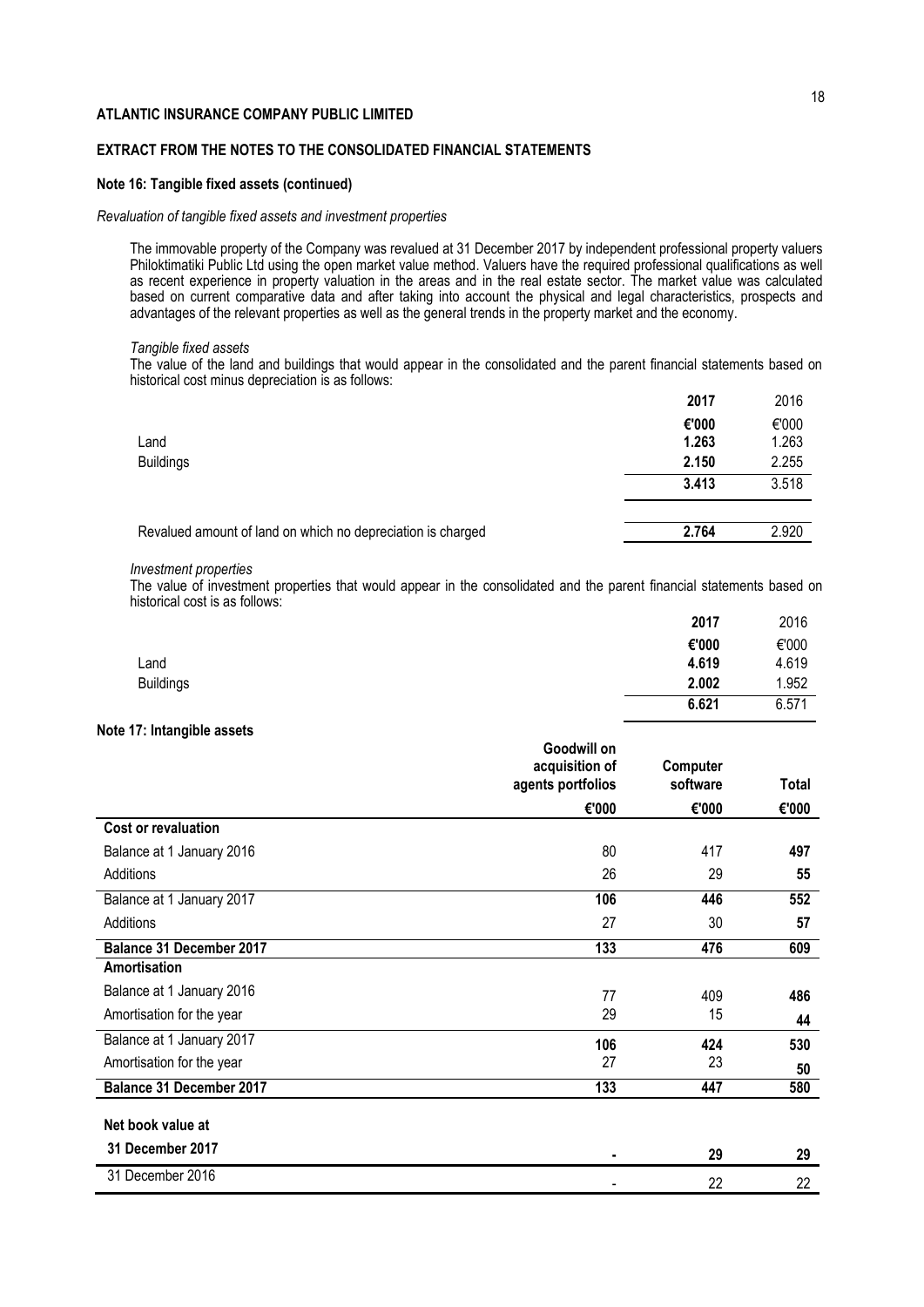# **EXTRACT FROM THE NOTES TO THE CONSOLIDATED FINANCIAL STATEMENTS**

| Note 18: Investment properties                    |                        |                        |
|---------------------------------------------------|------------------------|------------------------|
| <b>Land and buildings</b><br>Balance at 1 January | 2017<br>€'000<br>5.665 | 2016<br>€'000<br>5.984 |
| Additions                                         | 50                     |                        |
| Fair value loss on revaluation                    | (45)                   | (319)                  |
| <b>Balance at 31 December</b>                     | 5.670                  | 5.665                  |
| Note 19: Financial assets available for sale      |                        |                        |
|                                                   | 2017                   | 2016                   |
|                                                   | €'000                  | €'000                  |
| Equity investments in listed securities           | ٠                      | 115                    |
| Republic of Cyprus government bonds               | 859                    | 2.874                  |
| Greek government bonds                            | 2                      |                        |
| Corporate bonds                                   | 1.199                  | 1.027                  |
| Foreign corporate bonds                           | 161                    | 297                    |
|                                                   | 2.221                  | 4.314                  |

Financial assets available for sale include investments in securities listed in the Cyprus Stock Exchange and the Athens Stock Exchange. These assets are valued at the end of the year using the mid-market price as at the balance sheet date. Financial assets available for sale are included in non-current assets unless it is anticipated that they will be disposed of within 12 months from the balance sheet date. The fair value gain on financial assets available for sale for the year 2017 amounted to €0,02mln (2016: profit €0,19mln) and was recognized in the fair value reserve which is included as part of equity.

Republic of Cyprus government bonds include a bond of €0,54mln which is under custody with Clearstream through FBME Bank Ltd. As a result of the reorganisation measures which were adopted for the branch of FBME Bank Ltd in Cyprus, the Company has not yet managed to transfer these securities to another custodian.

### **Note 20: Financial assets held for trading**

|                                        | 2017   | 2016   |
|----------------------------------------|--------|--------|
|                                        | €'000  | €'000  |
| Equity investment in listed securities | 2.157  | 1.402  |
| Foreign equities and investments funds | 5.988  | 3.447  |
| Private equity investment funds        | 454    | 459    |
| Hedge funds                            | 2.668  | 2.496  |
| International real estate funds        | 5.016  | 1.281  |
| Cyprus corporate bonds                 | 1.111  |        |
| Foreign Corporate Bonds                | 1.832  | 1.655  |
| Investments in gold                    | 1.305  | 1.316  |
|                                        | 20.531 | 12.056 |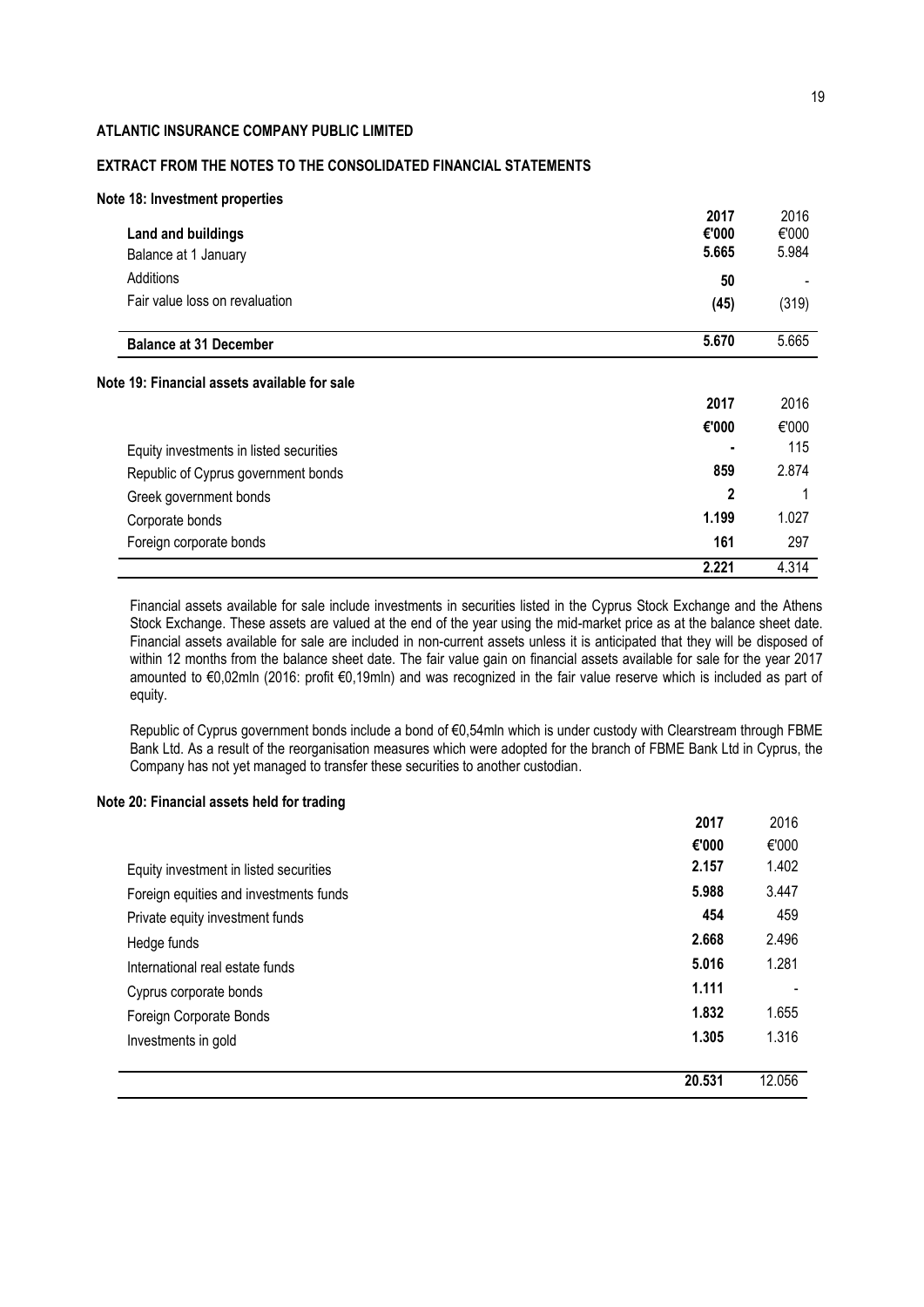# **EXTRACT FROM THE NOTES TO THE CONSOLIDATED FINANCIAL STATEMENTS**

### **Note 21: Debtors and other receivables**

### **Non-current assets**

|                                                                                                                     | 2017    | 2016    |
|---------------------------------------------------------------------------------------------------------------------|---------|---------|
|                                                                                                                     | €'000   | €'000   |
| Client receivables from financial services operations                                                               | 414     | 510     |
| Investors' Compensation Fund                                                                                        | 137     | 210     |
|                                                                                                                     | 551     | 720     |
| <b>Current assets</b>                                                                                               |         |         |
|                                                                                                                     | 2017    | 2016    |
|                                                                                                                     | €'000   | €'000   |
| Trade receivables from insurance operations                                                                         | 4.930   | 4.925   |
| Reinsurers' share of technical reserves (note 25)                                                                   | 23.848  | 24.332  |
| Receivables from reinsurers                                                                                         |         | 187     |
| Share in pool assets                                                                                                | 464     | 482     |
| Deferred acquisition costs                                                                                          | 487     | 458     |
| Other receivables from insurance operations                                                                         | 836     | 672     |
| Other receivables from financial services operations                                                                | 882     | 1.184   |
| Tax refundable                                                                                                      | 20      | 18      |
| Derivatives-Forward contracts                                                                                       | 6       |         |
|                                                                                                                     | 31.473  | 32.258  |
|                                                                                                                     | 2017    | 2016    |
| <b>Customer and intermediaries balances</b>                                                                         | €'000   | €'000   |
| Receivables                                                                                                         | 10.270  | 10.439  |
| Minus provision for bad and doubtful debtors                                                                        | (4.527) | (4.490) |
|                                                                                                                     | 5.743   | 5.949   |
|                                                                                                                     |         |         |
| Provision for bad and doubtful debtors                                                                              | 4.490   | 4.158   |
| Balance at 1 January<br>Provision for bad and doubtful debtors (including suspension of interest, amounts recovered |         |         |
| and amounts written off)                                                                                            | 37      | 332     |
| Balance at 31 December                                                                                              | 4.527   | 4.490   |

Receivables of the subsidiary undertaking Atlantic Securities Ltd include specific customer balances amounting to €519 thousand (2016: €709 thousand) which are overdue but have not been impaired at the reporting date for which the company has not recognized a provision given that there is no significant change in the credit quality of these debtors and they continue to be considered as recoverable.

Ageing analysis of overdue but not impaired balances:

|                | 2017                         | 2016                     |
|----------------|------------------------------|--------------------------|
|                | €'000                        | €'000                    |
| Within 30 days | ۰                            | $\overline{\phantom{0}}$ |
| 31-120 days    | $\qquad \qquad \blacksquare$ | $\overline{\phantom{0}}$ |
| Over 120 days  | 519                          | 709                      |
|                | 519                          | 709                      |

The above balances are secured by collaterals held by Atlantic Securities Ltd against financial assets of the customers, the value of which at 31 December 2017 was €451 thousand (2016: €500 thousand)

Deferred acquisition costs relate to expenses which are directly related to insurance contracts entered during the financial year but which relate to periods of insurance after the reporting date. The calculation of deferred acquisition costs is based on the same methodology which is used for the calculation of unearned premiums.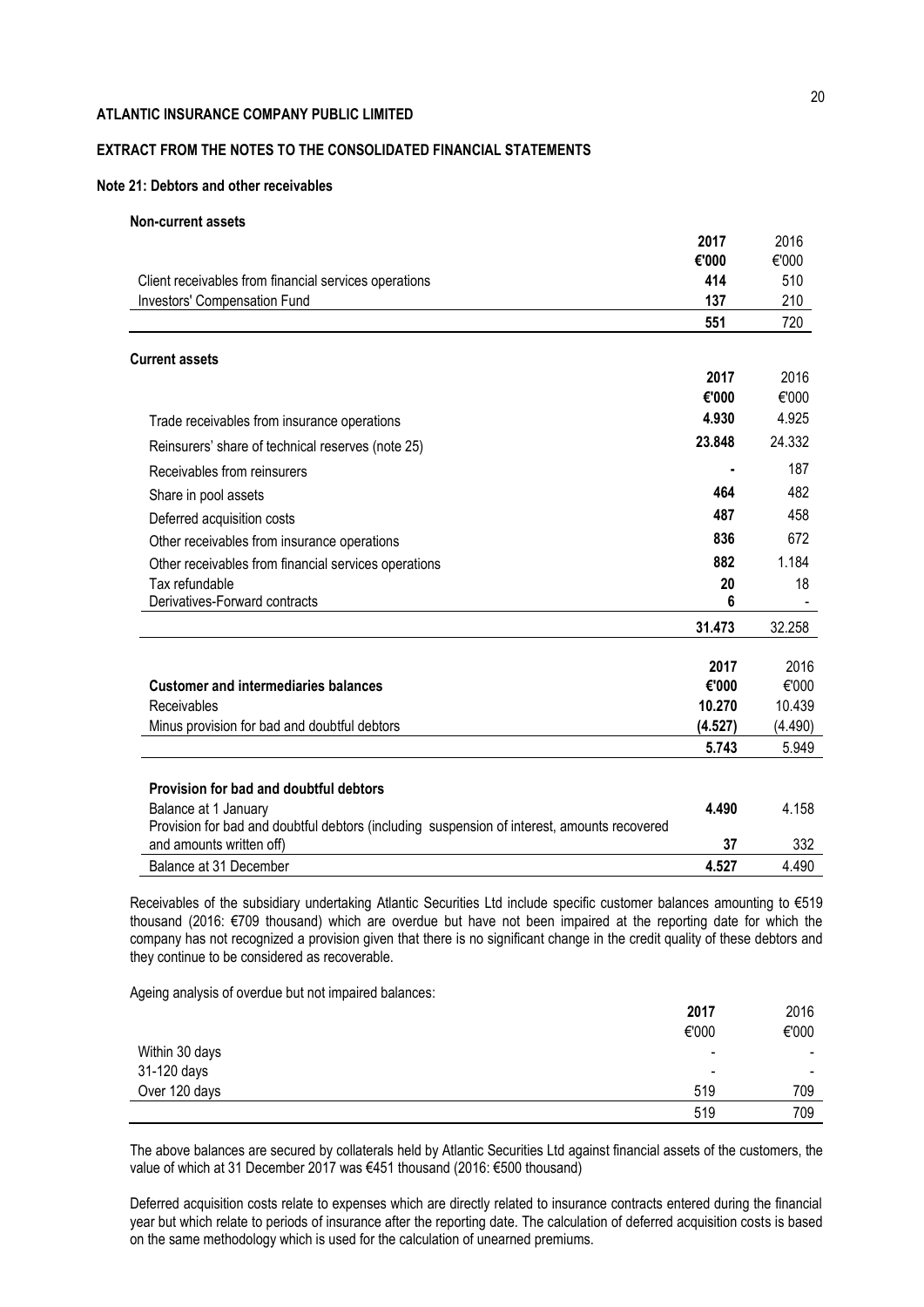# **EXTRACT FROM THE NOTES TO THE CONSOLIDATED FINANCIAL STATEMENTS**

### **Note 22: Cash and bank balances**

| 2017                                        | 2016                     |
|---------------------------------------------|--------------------------|
| €'000                                       | €'000                    |
| 14.933<br>Cash and bank balances            | 19.001                   |
| Bank Overdraft and short term loans<br>(12) | $\overline{\phantom{0}}$ |
| 14.921                                      | 19.001                   |

The bank overdrafts of the Company are secured by a mortgage of €215 thousand on the immovable property of the Company and by personal guarantees of the members of the Board of Directors.

### **Note 23: Share Capital**

|                                           | 2017                | 2016       |         |        |
|-------------------------------------------|---------------------|------------|---------|--------|
|                                           | Number of<br>shares |            |         |        |
|                                           | (thousand)          | (thousand) | €'000   |        |
| <b>Authorised</b>                         |                     |            |         |        |
| Ordinary shares $\epsilon$ 0,34 per share | 250.000             | 85.000     | 250.000 | 85.000 |
| <b>Issued and fully paid</b>              |                     |            |         |        |
| Ordinary shares $\epsilon$ 0,34 per share | 39.109              | 13.297     | 39.109  | 13.297 |

The Extraordinary General Meeting of the Company which took place on 31 May 2017 approved the following Special Resolution:

"That the Board of Directors be authorized and is hereby authorized to implement a buy- back programme, in accordance with the provisos of Article 57A of the Companies Act 113 (Amended). The minimum and maximum price at which own shares may be bought, cannot exceed by more than 5%, the average market price of the Company's shares during the last 5 trading sessions before the acquisition. The Company may acquire, within the period of 12 months from the date of AGM resolution, the maximum number of shares which is permitted by the Act. The shares may be acquired either in the market or through a private agreement.''

The above resolution was proposed for the renewal of the Company's Repurchase Program of own shares for the period from 31 May 2017 to 30 May 2018.

During the year the Company did not acquire any own shares. The total number of own shares held by the Company at 31 December 2017 is 165 241 and the total acquisition cost amounts to €162.532. Own shares represent 0,42% of the total issued share capital of the Company.

No other change in the capital structure of the Company took place during the year.

### **Note 24: Deferred Taxation**

|                                                                                 | 2017  | 2016  |
|---------------------------------------------------------------------------------|-------|-------|
| <b>Provision for property revaluation</b>                                       | €'000 | €'000 |
| Balance 1 January                                                               | 181   | 235   |
| Deferred tax on property revaluation                                            | 10    | (54)  |
| Deferred tax on excess depreciation resulting from the revaluation of buildings |       |       |
| Balance 31 December                                                             | 190   | 181   |
|                                                                                 | 2017  | 2016  |
| Provision for temporary differences between depreciation and capital allowances | €'000 | €'000 |
| Balance 1 January                                                               | 59    | 54    |
| Deferred tax for the year                                                       | 5     | 5     |
| Deferred tax on excess depreciation                                             |       |       |
|                                                                                 |       |       |
| Balance 31 December                                                             | 65    | 59    |

Total Balance 31 December **255** 240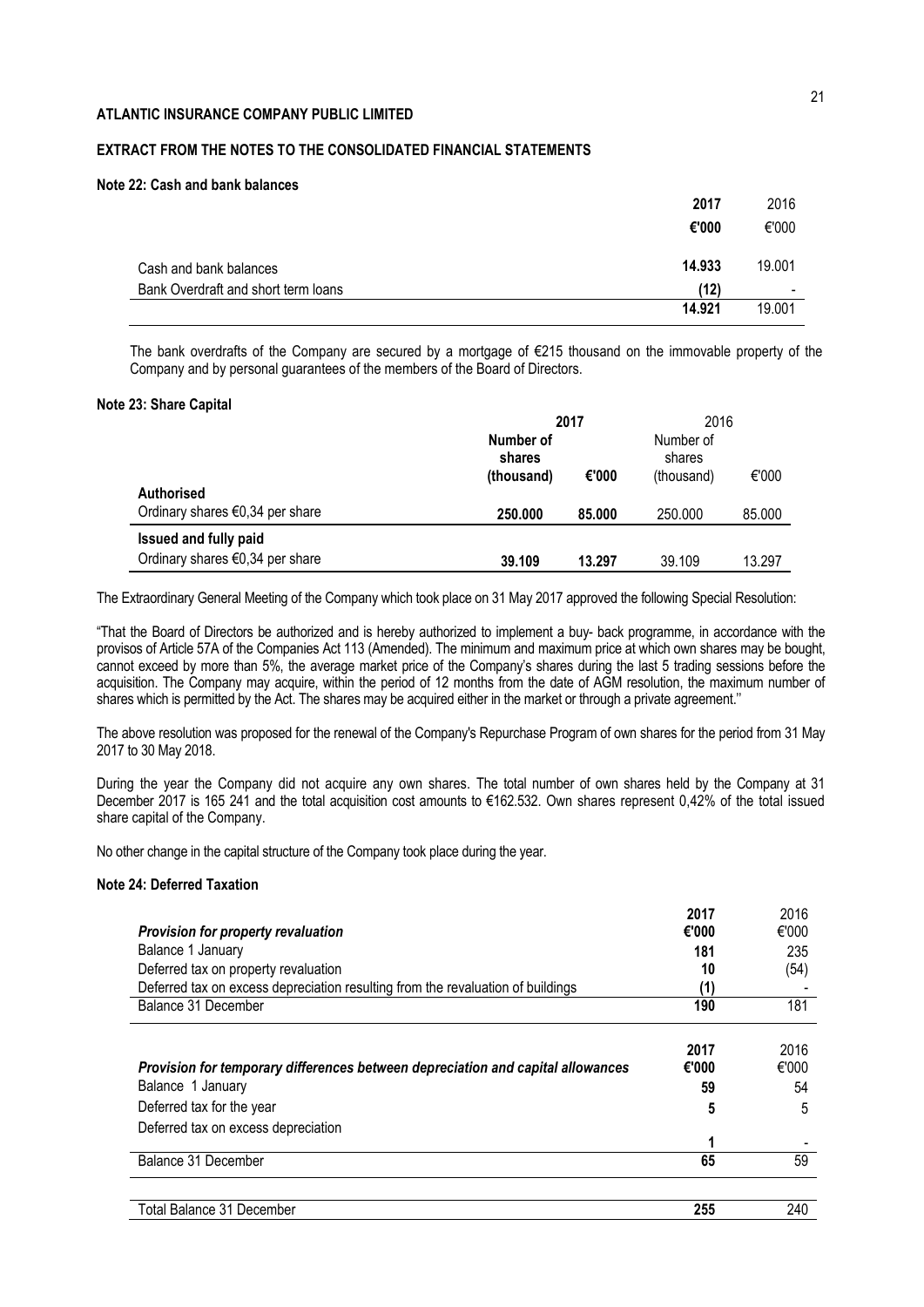# **EXTRACT FROM THE NOTES TO THE CONSOLIDATED FINANCIAL STATEMENTS**

### **Note 25: Outstanding claims and unearned premiums**

|                           | 2017     | 2016     |
|---------------------------|----------|----------|
| <b>Unearned premiums</b>  | €'000    | €'000    |
| Gross unearned premiums   | 10.437   | 9.856    |
| Reinsurers' share         | (2.435)  | (2.004)  |
| Net unearned premiums     | 8.002    | 7.852    |
| <b>Outstanding claims</b> |          |          |
| Gross outstanding claims  | 30.790   | 31.691   |
| Reinsurers' share         | (21.413) | (22.328) |
|                           | 9.377    | 9.363    |

| Gross technical reserves | 41.227   | 41.547   |
|--------------------------|----------|----------|
| Reinsurers' share        | (23.848) | (24.332) |
| Net technical reserves   | 17.379   | 17.215   |

The movement of liabilities for insurance contracts and of the reinsurance assets during the year is shown below:

|                              |          | 2017                        | 2016     |                      |  |
|------------------------------|----------|-----------------------------|----------|----------------------|--|
| <b>Unearned premiums</b>     | Gross    | Reinsurers'<br><b>Share</b> | Gross    | Reinsurers'<br>Share |  |
|                              | €'000    | €'000                       | €'000    | €'000                |  |
| 1 January                    | 9.856    | (2.004)                     | 10.038   | (2.274)              |  |
| Written premiums             | 22.892   | (6.061)                     | 21.970   | (5.399)              |  |
| Earned premiums              | (22.311) | 5.630                       | (22.152) | 5.669                |  |
| 31 December 2017             | 10.437   | (2.435)                     | 9.856    | (2.004)              |  |
|                              |          |                             |          |                      |  |
| <b>Outstanding claims</b>    |          |                             |          |                      |  |
| 1 January                    | 31.691   | (22.328)                    | 10.924   | (1.521)              |  |
| Claim payments               | (9.593)  | 1.116                       | (8.069)  | 154                  |  |
| Change in outstanding claims | 8.692    | (201)                       | 28.836   | (20.961)             |  |
| 31 December 2017             | 30.790   | (21.413)                    | 31.691   | (22.328)             |  |

The provision for unearned premiums and reinsurance premiums represents the amount of premium for insurance contracts which have not expired at the reporting date.

Gross outstanding claims at 31 December 2017 include a provision of €20mln regarding property damages on the EAC's facilities at the station of Vasilicos in November 2016. A corresponding provision for the reinsurer's share of €20mln is included under 'Debtors and other receivables' in note 21. The Company's financial results will not be affected because the Company has secured a 100% reinsurance support for this risk. After the end of the financial year, payments amounting to €2,24mln were made to the EAC against the above claim.

Outstanding claims include a provision for incurred but not reported claims (IBNR) as well as provisions for incurred but not enough reported claims (IBNER).

|                                                               | 2017  | 2016  |
|---------------------------------------------------------------|-------|-------|
|                                                               | €'000 | €'000 |
| Provision for incurred but not enough reported claims (IBNER) | 2.420 | 2.339 |
| Provisions for incurred but not reported claims (IBNR)        | 159   | 170   |
|                                                               | 2.579 | 2.509 |
| Reinsurers' share                                             | (86)  |       |
|                                                               | 2.493 | 2.509 |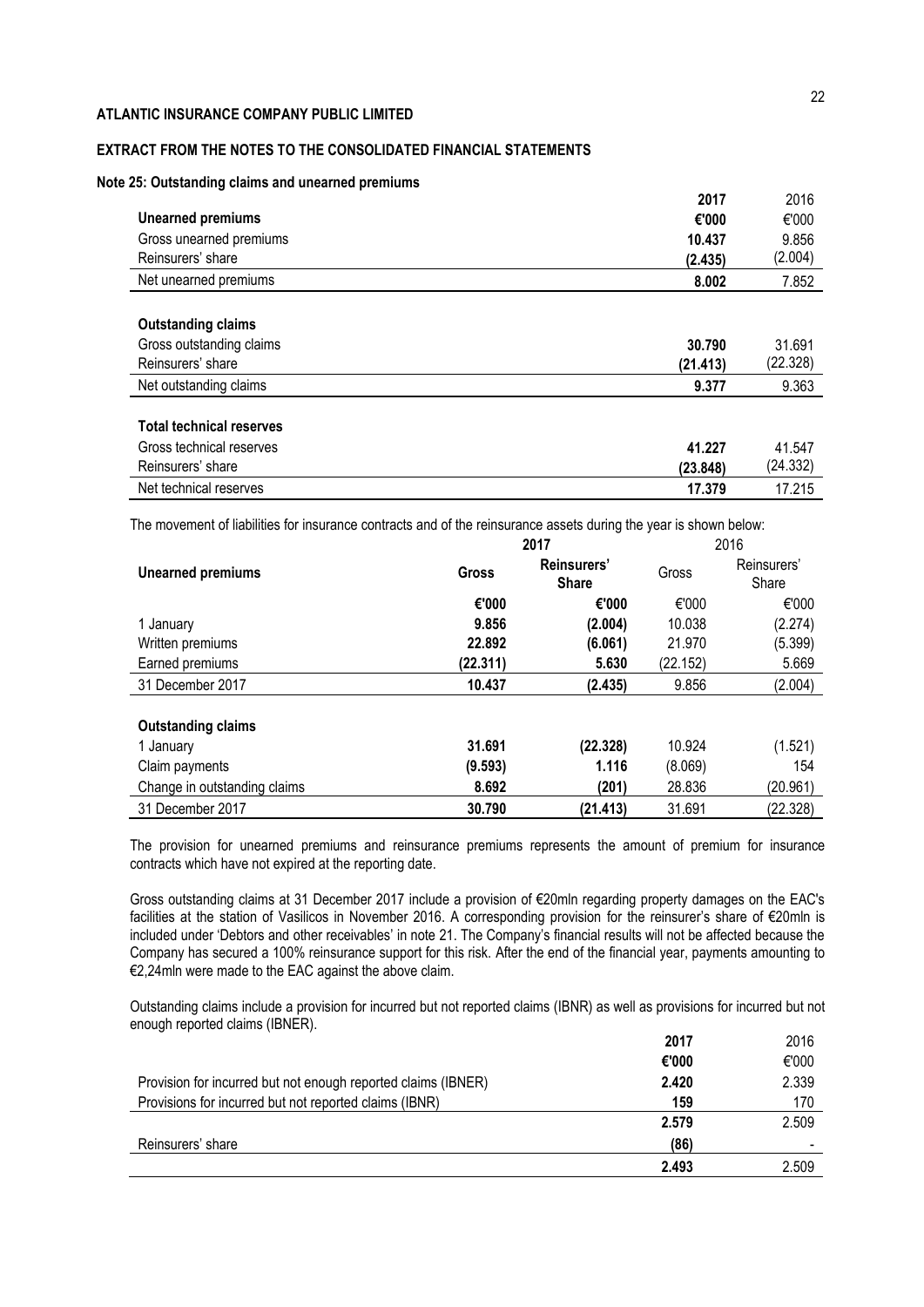# **EXTRACT FROM THE NOTES TO THE CONSOLIDATED FINANCIAL STATEMENTS**

|                                 |  | Note 28- Additional information provided in accordance with the provisions of the Companies Act (Amendment) (No.2) Law of 2003 [N.167(1)] and of the IFRS, in accordance with Directive 7 for |  |
|---------------------------------|--|-----------------------------------------------------------------------------------------------------------------------------------------------------------------------------------------------|--|
| the year ended 31 December 2017 |  |                                                                                                                                                                                               |  |

|                                       |                | Accident &<br><b>Health</b> |       | <b>Motor vehicle</b><br>Motor own<br>liability<br>damage |       |                | Fire and other<br><b>Marine and</b><br>material damage<br>transport |                |              | Liability |        | <b>Credits and</b><br>miscellaneous |       | <b>Total</b>   |       |        |        |
|---------------------------------------|----------------|-----------------------------|-------|----------------------------------------------------------|-------|----------------|---------------------------------------------------------------------|----------------|--------------|-----------|--------|-------------------------------------|-------|----------------|-------|--------|--------|
|                                       |                | 2017                        | 2016  | 2017                                                     | 2016  | 2017           | 2016                                                                | 2017           | 2016         | 2017      | 2016   | 2017                                | 2016  | 2017           | 2016  | 2017   | 2016   |
|                                       |                | €'000                       | €'000 | €'000                                                    | €'000 | €'000          | €'000                                                               | €'000          | €'000        | €'000     | €'000  | €'000                               | €'000 | €'000          | €'000 | €'000  | €'000  |
| Gross premiums written                |                | 3.944                       | 3.880 | 8.026                                                    | 7.899 | 2.607          | 2.605                                                               | 215            | 197          | 6.358     | 5.607  | 1.021                               | 962   | 2              | 114   | 22.173 | 21.265 |
| Policy fees                           |                | 29                          | 29    | 434                                                      | 424   | 141            | 140                                                                 | 3              | $\mathbf{3}$ | 91        | 88     | 21                                  | 21    |                |       | 719    | 705    |
| Total written premiums                |                | 3.973                       | 3.909 | 8.460                                                    | 8.323 | 2.748          | 2.745                                                               | 218            | 200          | 6.449     | 5.696  | 1.042                               | 983   | $\overline{2}$ | 114   | 22.892 | 21.970 |
| Reinsurers share of gross<br>premiums | $\overline{2}$ | 386                         | 387   | 305                                                      | 333   | 107            | 110                                                                 | 118            | 115          | 4.990     | 4.224  | 169                                 | 136   | $-14$          | 91    | 6.061  | 5.396  |
| Gross earned premiums                 | 3              | 3.901                       | 3.839 | 7.930                                                    | 7.867 | 2.595          | 2.620                                                               | 209            | 198          | 5.884     | 5.834  | 1.009                               | 975   | 64             | 113   | 21.592 | 21.447 |
| Gross outstanding claim<br>reserves   | 4              | .205                        | 908   | 7.066                                                    | 8.559 | 348            | 165                                                                 | 180            | 40           | 20.387    | 20.352 | 1.604                               | 1.666 |                |       | 30.790 | 31.691 |
| Gross claims incurred                 | 5              | 2.741                       | 2.268 | 3.627                                                    | 4.535 | 1.757          | .458                                                                | 141            | (7)          | 264       | 20.266 | 161                                 | 317   |                |       | 8.691  | 28.837 |
| Claims management costs               | 6              | 202                         | 196   | 500                                                      | 544   | 242            | 175                                                                 | $\overline{7}$ | 6            | 95        | 90     | 31                                  | 27    |                |       | 1.078  | 1.038  |
| Administrative expenses               |                | 333                         | 387   | 1.903                                                    | 1.989 | 619            | 658                                                                 | 13             | 9            | 64        | 149    | 234                                 | 241   |                | 4     | 3.166  | 3.436  |
| Reinsurance balances                  | 8              | (10)                        | (8)   | (36)                                                     | (30)  | $\blacksquare$ |                                                                     | (5)            | (5)          | (326)     | 101    | (5)                                 | (4)   |                | (1)   | (382)  | 54     |
| Staff costs                           | 9              | 242                         | 249   | 1.295                                                    | 1.303 | 477            | 427                                                                 | 27             | 25           | 396       | 411    | 129                                 | 123   | 2              | 3     | 2.568  | 2.541  |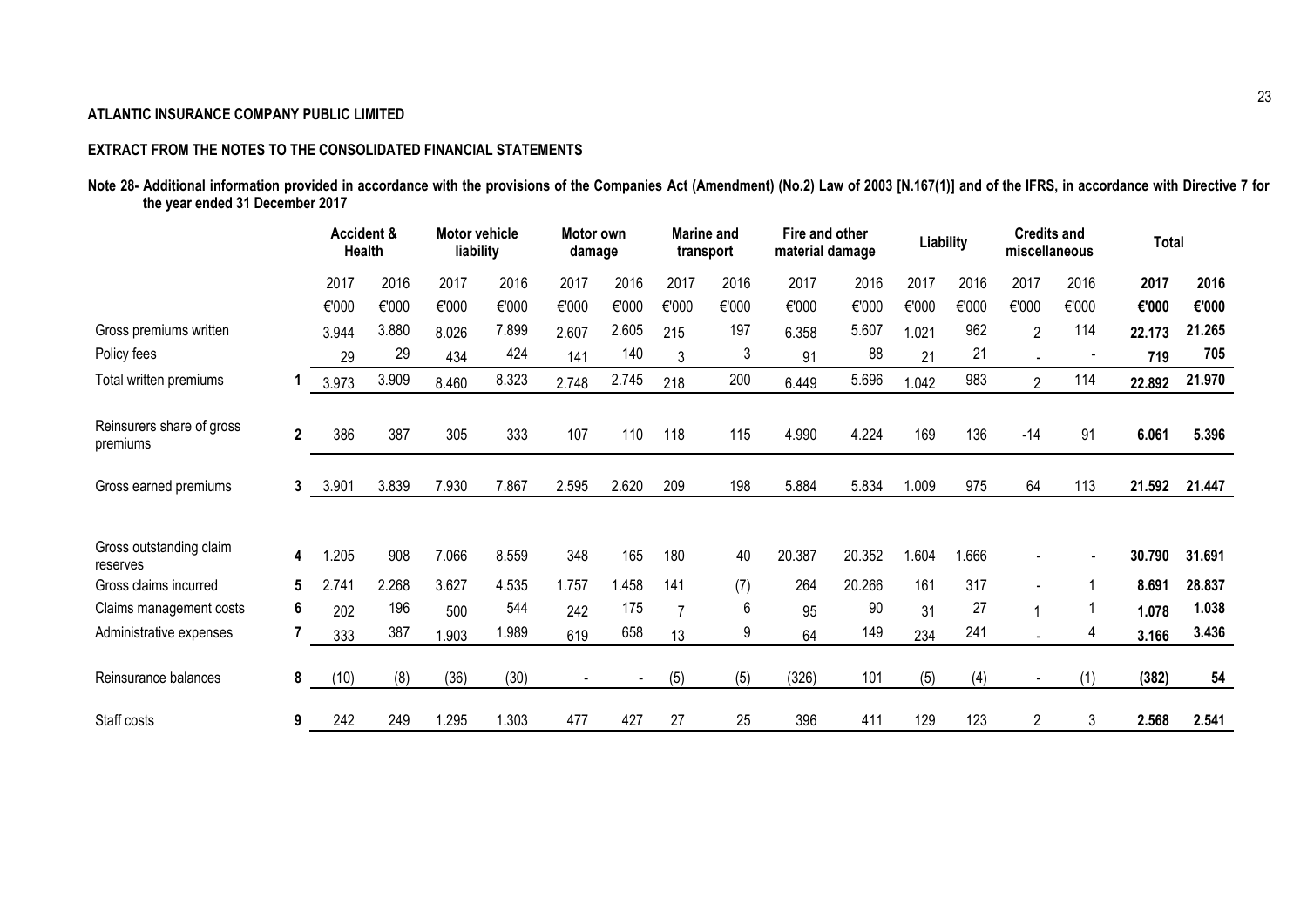# **EXTRACT FROM THE NOTES TO THE CONSOLIDATED FINANCIAL STATEMENTS**

# **Note 28: Other Liabilities**

|                                                      | 2017  | 2016  |
|------------------------------------------------------|-------|-------|
|                                                      | €'000 | €'000 |
| Taxation                                             | 196   | 212   |
| Reinsurers' balances                                 | 383   | 133   |
| Creditors from insurance operations                  | 146   | 139   |
| Other liabilities from insurance operations          | 1.399 | 1.355 |
| Dividends payable                                    | 552   | 562   |
| Derivatives - Futures                                | 26    | 240   |
| Other liabilities from financial services operations | 138   | 179   |
|                                                      |       |       |
|                                                      | 2.840 | 2.820 |

The derivatives relate to 31 futures contracts totaling \$4,67mln with an agreed average rate of \$1,206: €1,00 and maturity date September 17, 2018.The contracts were entered for the purpose of hedging currency risks arising from the exposure of the Company's investments and bank balances.

# **Note 29: Transactions between group companies and other related persons**

|                                              |                       | <b>Transaction</b><br>value |                | Debit / (Credit)<br>balance |       |  |
|----------------------------------------------|-----------------------|-----------------------------|----------------|-----------------------------|-------|--|
|                                              |                       | 2017                        | 2016           | 2017                        | 2016  |  |
|                                              | Nature of transaction | €'000                       | €'000          | €'000                       | €'000 |  |
| Lyssi Investments Limited                    |                       |                             |                |                             |       |  |
|                                              | Other income          | 4                           | $\overline{2}$ |                             |       |  |
|                                              | Dividends received    | $\overline{2}$              |                |                             |       |  |
|                                              | Balance               |                             |                | 13                          | 14    |  |
| Lion Insurance Agency Limited                |                       |                             |                |                             |       |  |
|                                              | Commissions paid      | 81                          | 92             |                             |       |  |
|                                              | Sundry expenses       | $\mathbf{2}$                | 1              |                             |       |  |
|                                              | Balance               |                             |                | (3)                         | (2)   |  |
| <b>Atlantic Consultancy Services Limited</b> |                       |                             |                |                             |       |  |
|                                              | Balance               |                             |                | 143                         | 143   |  |
| <b>Atlantic Securities Limited</b>           |                       |                             |                |                             |       |  |
|                                              | Brokerage commissions | 5                           | 13             |                             |       |  |
|                                              | Interest receivable   | 9                           | 20             |                             |       |  |
|                                              | Rents receivable      | 10                          | 21             |                             |       |  |
|                                              | Balance               |                             |                | 882                         | 911   |  |

*Transactions and balances with subsidiary undertakings*

 $\overline{\phantom{a}}$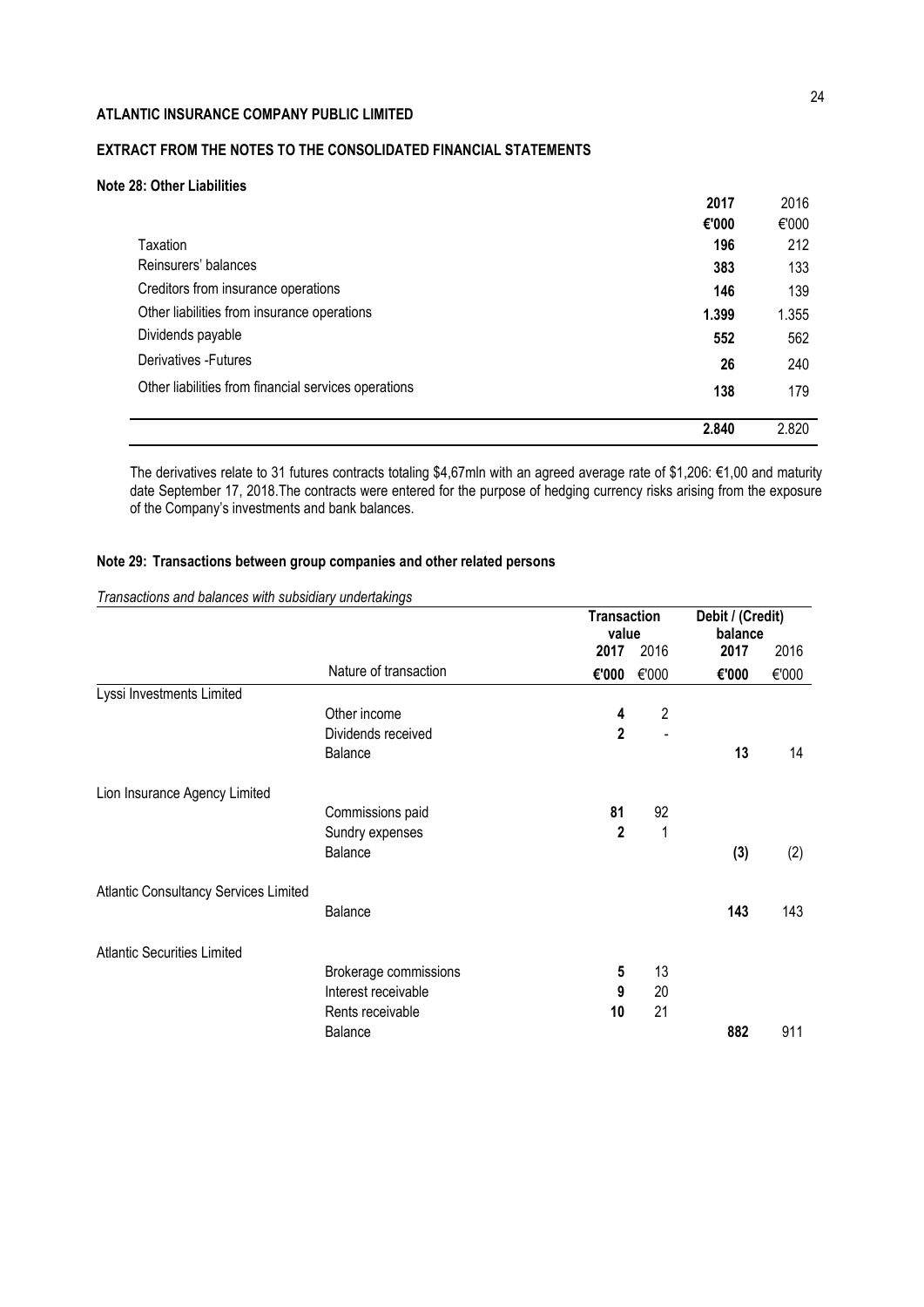# **EXTRACT FROM THE NOTES TO THE CONSOLIDATED FINANCIAL STATEMENTS**

### **Note 29: Transactions between group companies and other related persons (continued)**

### *Transactions with related parties*

### a) AstroBank Ltd

AstroBank Ltd owns more than 5% of the issued share capital of the Company. The transactions which are mentioned below arose from normal banking and financial services offered by the bank to the Company and its subsidiaries as well as insurance agent services offered by its subsidiary company Astrobank Insurance Agency Ltd.

| AstroBank Ltd                                    | 2017<br>€'000 | 2016<br>€'000 | 2017<br>€'000 | 2016<br>€'000 |
|--------------------------------------------------|---------------|---------------|---------------|---------------|
| Interest income from bank deposits               | 74            | 95            | 71            | 93            |
| Commissions payable for insurance operations     | (129)         | (124)         | (129)         | (124)         |
| Investment management and custody fees           | (4)           | (5)           | (4)           | (5)           |
| Bank balances and bank deposits                  | 4.164         | 4.876         | 4.164         | 4.876         |
| Clients' bank accounts of subsidiary undertaking | 253           | 352           | ۰             |               |
| Receivables from insurance operations            | 282           | 273           | 282           | 273           |

### *β) Eurautoparts Ltd*

The Company's directors Andreas Frangoullis and Nina Pyrishi are directors and shareholders of Eurautoparts Ltd. The transactions with the company during the year and the balances as at 31 December were:

|                      |                       | <b>Transactions value</b> |      | Debit /(Credit)<br>balance |      |
|----------------------|-----------------------|---------------------------|------|----------------------------|------|
|                      | Nature of transaction | 2017                      | 2016 | 2017                       | 2016 |
|                      |                       | €000                      | €000 | €000                       | €000 |
| Eurautoparts Limited |                       |                           |      |                            |      |
|                      | Insurance premiums    |                           |      |                            |      |
|                      | Spare parts purchases | 41                        | 37   | 54                         | 54   |

### *γ) Lyssi Insurance Agents Ltd*

The Company's directors Emilios Pyrishis, George Pyrishis and Andreas Frangoullis are directors and shareholders of Lyssi Insurance Agents Ltd. There were no transactions with the company during the year. The balances as at 31 December were:

|                                |                       |                              |                          | Debit /(Credit) |      |
|--------------------------------|-----------------------|------------------------------|--------------------------|-----------------|------|
|                                |                       | <b>Transaction value</b>     |                          | balance         |      |
|                                | Nature of transaction | 2017                         | 2016                     | 2017            | 2016 |
|                                |                       | €000                         | €000                     | €000            | €000 |
| Lyssi Insurance Agents Limited |                       |                              |                          |                 |      |
|                                | <b>Balance</b>        | $\qquad \qquad \blacksquare$ | $\overline{\phantom{a}}$ | (4)             | (4   |

All transactions with related parties were made at arm's length with standard business terms and conditions.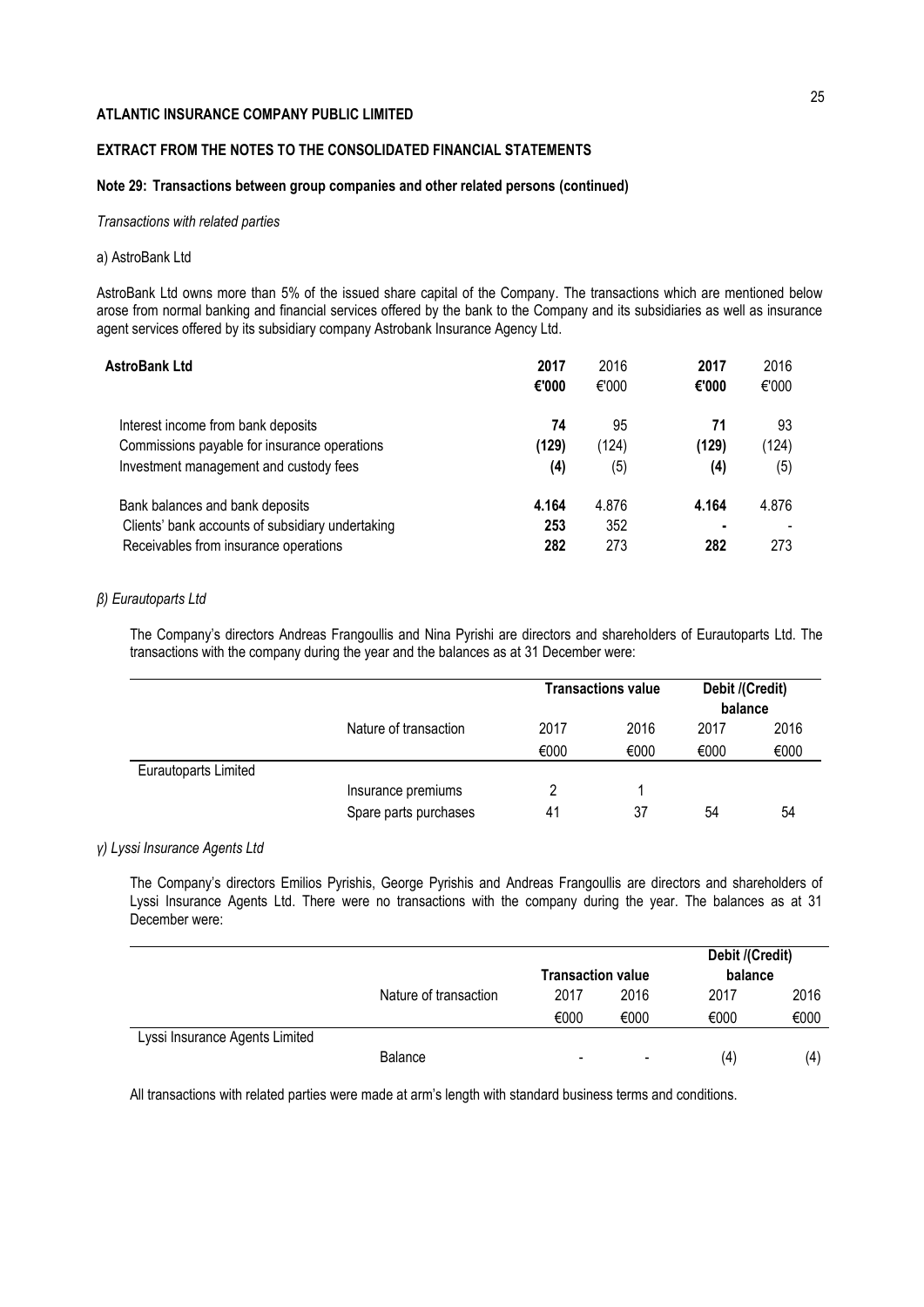# **EXTRACT FROM THE NOTES TO THE CONSOLIDATED FINANCIAL STATEMENTS**

# **Note 30: Shareholders holding more than 5% of the issued share capital**

In accordance with article 60 (4) of the Cyprus Stock Exchange Law and Regulations the shareholders owning directly or indirectly more than 5% of the issued share capital of the Company at 31 December 2017 and 5 days before the date of approval of the financial statements by the Board of Directors, were:

| 31 December | 20 April     |
|-------------|--------------|
|             | 2018<br>$\%$ |
| 33,77       | 33,77        |
| 19.91       | 19.91        |
| 20,29       | 20,29        |
| 5.96        | 5.96         |
|             | 2017<br>$\%$ |

(1) The holding of Emilios Pyrishis includes his direct share of 20,37% and his indirect holding arising from the shares owned by his mother Nina Pyrishi (2,36%) and his brother George Pyrishis (11,04%).

(2) The holding of Andreas Frangoullis includes his direct share (20,01%) and his indirect holding arising from the shares owned by his wife Elli Frangoulli (0,10%), his children Christos, Orthodoxos and Vasilis (0,10%), his mother Vasilou Frangoulli (0,03%) and his brother Filippos Frangoullis (0,05%).

(3) The holding of Maro Marathovounioti includes her direct share (1,43%) and her indirect holding arising from the shares owned by her daughter Athena Nicolaidou (1,61%), her son Alexis Marathovouniotis (1,43%) and her son Andreas Marathovouniotis (1,49%).

### **Note 31: Directors' holding in the share capital of the Company**

The number of shares and the percentage holding in the share capital of the Company owned directly or indirectly by the members of the Board, their spouses or minor children and companies in which they hold directly or indirectly more than 20% of the voting shares, in accordance with Article 60 (4) of the Cyprus Stock Exchange Law and Regulations, on 31 December 2017 and 5 days before the date of approval of the financial statements by the Board of Directors, were:

|                                     |                            | 31 December 2017 |                            | 20 April 2018 |
|-------------------------------------|----------------------------|------------------|----------------------------|---------------|
|                                     | Number of<br><b>Shares</b> | $\%$             | <b>Number</b><br>of Shares | $\%$          |
| <b>Emilios Pyrishis</b>             | 7.965.714                  | 20,37            | 7.965.714                  | 20,37         |
| Andreas Pirishis                    | 20.000                     | 0.05             | 20.000                     | 0,05          |
| Andreas Frangoullis <sup>1</sup>    | 7.933.822                  | 20,29            | 7.933.822                  | 20,29         |
| George Pyrishis                     | 4.318.271                  | 11,04            | 4.318.271                  | 11,04         |
| Nina Pyrishi                        | 922.641                    | 2,36             | 922.641                    | 2,36          |
| Panayiotis Mallis <sup>2</sup>      | 156.000                    | 0,40             | 156.000                    | 0,40          |
| Charalambos Alexandrou <sup>3</sup> | 86.224                     | 0,22             | 86.224                     | 0,22          |
| Triantafyllos Lysimachou            |                            | 0,00             |                            | 0,00          |
| Marios Savvides <sup>4</sup>        | 165.074                    | 0,42             | 165.074                    | 0,42          |
| Loukis Ioannou <sup>5</sup>         | 2.510                      | 0,01             | 2.510                      | 0,01          |

(1) The holding of Andreas Frangoullis includes his direct share (20,01%) and his indirect holding arising from the shares owned by his wife Elli Frangoulli (0,10%), his children Christos, Orthodoxos and Vasilis (0,10%), his mother Vasilou Frangoulli (0,03%) and his brother Filippos Frangoullis (0,05%).

(2) The holding of Panayiotis Mallis includes his direct share (0,18%) and his indirect holding arising from the shares owned by the Panayiotis & Elli Malli foundation (0,22%)

(3) The holding of Charalambos Alexandrou includes his direct share (0,21%) and his indirect holding arising from the shares owned by his father Loizos Alexandrou (0,01%).

(4) The holding of Marios Savvides includes his direct share (0,06%) and his indirect holding arising from the shares owned by his wife Jane Savvides (0,36%).

(5) The holding of Loukis Ioannou includes his indirect holding arising from the shares owned by his father Christakis Ioannou (0,003%) and his mother Eleni Ioannou (0,004%).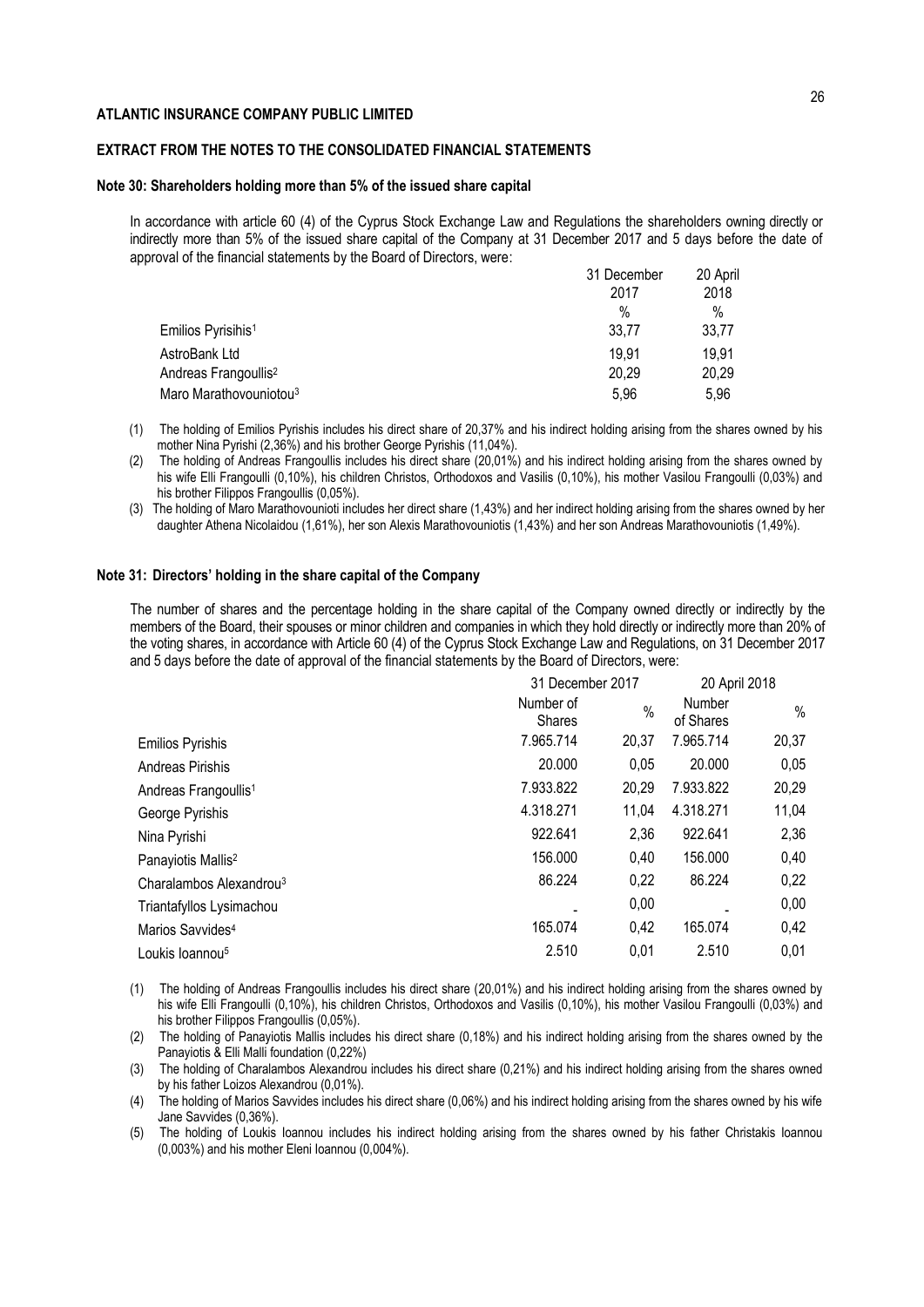# **EXTRACT FROM THE NOTES TO THE CONSOLIDATED FINANCIAL STATEMENTS**

# **Note 33: Financial instruments and management of financial and insurance risks**

# **1. Risk management**

# **Insurance risk**

# *Outstanding claims*

The table below shows the 10-year development of the total claim payments for all insurance classes for accident years between 2005 and 2017.

| Accident year | 0      |         | 2     | 3     | 4     | 5     | 6     |      | 8    | 9    | $10 +$ | Total   |
|---------------|--------|---------|-------|-------|-------|-------|-------|------|------|------|--------|---------|
|               | €000   | €000    | €000  | €000  | €000  | €000  | €000  | €000 | €000 | €000 | €000   | €000    |
| 2005          | 5.195  | 1.204   | 271   | 269   | 1.093 | 87    | $-16$ | 36   | 74   | 4    | 4      | 8.221   |
| 2006          | 4.875  | 1.306   | 51    | 208   | 143   | 319   | 197   | 8    | 22   | 63   | 46     | 7.238   |
| 2007          | 5.373  | 1.339   | 189   | 21    | 87    | 95    | 246   | 9    | 27   |      |        | 7.387   |
| 2008          | 6.151  | 1.340   | 206   | $-1$  | 132   | 189   | 38    |      | 15   | 3    |        | 8.074   |
| 2009          | 6.436  | 1.417   | 140   | 629   | 18    | 13    | 162   | 187  | 15   |      |        | 9.017   |
| 2010          | 6.661  | 1.457   | 208   | 312   | 703   | 349   | 12    | 114  |      |      |        | 9.816   |
| 2011          | 6.637  | 134.357 | 281   | 77    | 35    | 45    | 28    |      |      |      |        | 141.460 |
| 2012          | 6.768  | 1.649   | 175   | 58    | 11    | 29    |       |      |      |      |        | 8.690   |
| 2013          | 5.528  | 1.443   | 379   | 129   | 131   |       |       |      |      |      |        | 7.610   |
| 2014          | 5.211  | 1.364   | 222   | 1.351 |       |       |       |      |      |      |        | 8.148   |
| 2015          | 6.217  | 2.122   | 357   |       |       |       |       |      |      |      |        | 8.696   |
| 2016          | 5.032  | 2.070   |       |       |       |       |       |      |      |      |        | 7.102   |
| 2017          | 5.485  |         |       |       |       |       |       |      |      |      |        | 5.485   |
|               | 75.569 | 151.068 | 2.479 | 3.053 | 2.353 | 1.126 | 667   | 355  | 153  | 70   | 51     | 236.944 |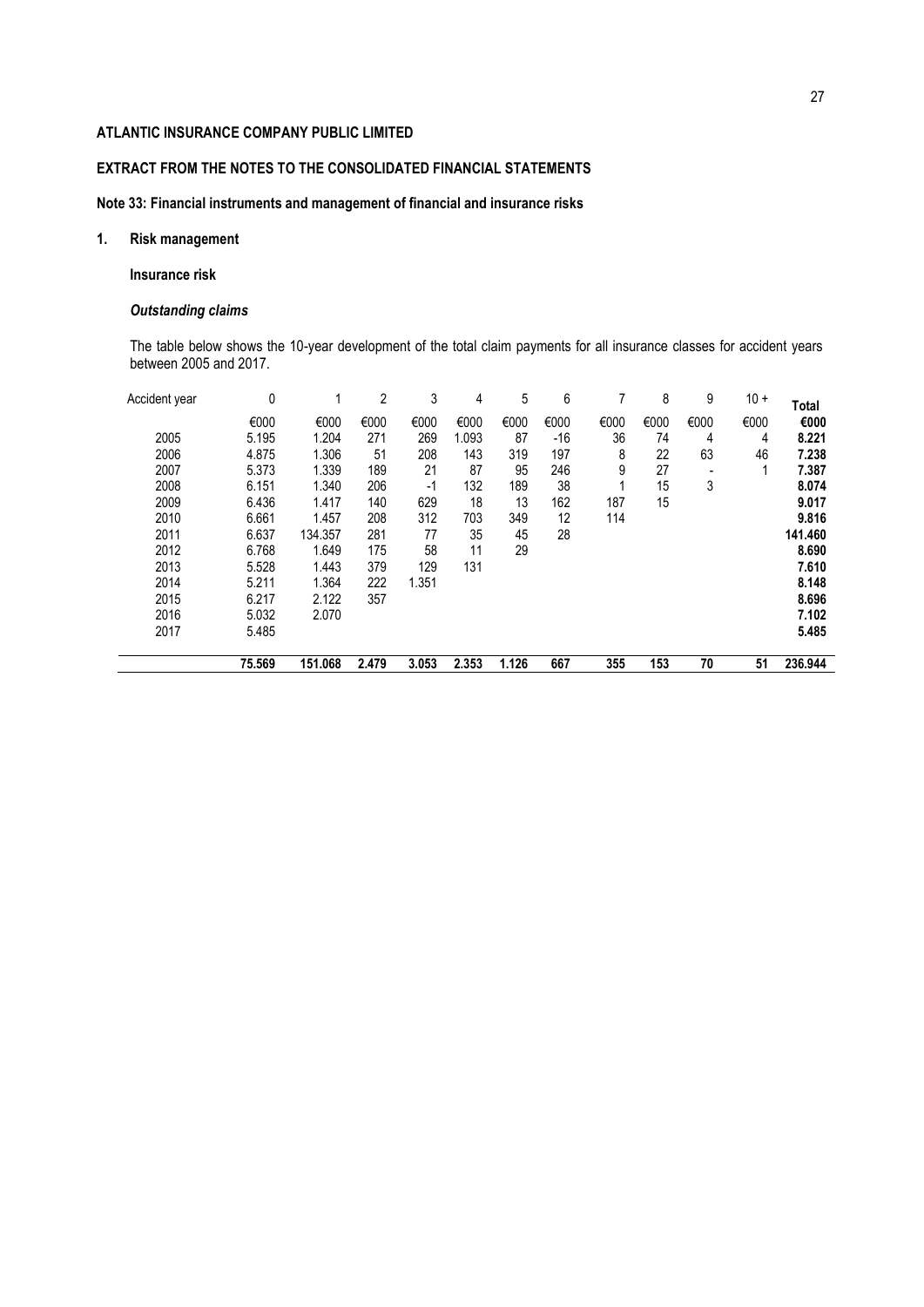# **EXTRACT FROM THE NOTES TO THE CONSOLIDATED FINANCIAL STATEMENTS**

# **Note 33: Financial instruments and management of financial and insurance risks (continued)**

The table below shows the 10-year development of total incurred claims for all insurance classes for accident years between 2005 and 2017. The table also shows cumulative claim payments for each accident year, so as to distinguish clearly the part of incurred claims which has been settled and the part which remains outstanding at the reporting date.

The percentage difference represents the percentage of the difference between the initial claim reserve at the year of accident and the cumulative claim reserve at the reporting date.

|                      | $\pmb{0}$ |            | $\overline{c}$ | 3      | 4      | 5      | 6     |       | 8     | 9     | 10                       | <b>Cumulative</b><br>claim reserves | Cumulative<br>claim<br>payments | Outstanding<br>claims | $\%$<br><b>Difference</b> |
|----------------------|-----------|------------|----------------|--------|--------|--------|-------|-------|-------|-------|--------------------------|-------------------------------------|---------------------------------|-----------------------|---------------------------|
|                      | €000      | €000       | €000           | €000   | €000   | €000   | €000  | €000  | €000  | €000  | €000                     | €000                                | €000                            | €000                  |                           |
| <b>Accident Year</b> |           |            |                |        |        |        |       |       |       |       |                          |                                     |                                 |                       |                           |
| 2005                 | 6.701     | 787        | 285            | 361    | 216    | $-58$  | 0     | 33    | 60    | 7     | $-136$                   | 8.256                               | 8.221                           | 35                    | 18,8%                     |
| 2006                 | 6.378     | 908        | 135            | 111    | $-113$ | $-143$ | 47    | 7     | $-10$ | $-61$ | $-18$                    | 7.241                               | 7.238                           | 3                     | 11,9%                     |
| 2007                 | 6.489     | 986        | 105            | $-33$  | $-33$  | 107    | 53    | $-1$  | $-81$ | $-2$  | $\overline{\phantom{a}}$ | 7.590                               | 7.387                           | 203                   | 14,5%                     |
| 2008                 | 7.508     | 849        | 53             | $-174$ | 6      | $-98$  | $-32$ | $-2$  | 4     | $-31$ |                          | 8.083                               | 8.074                           | 9                     | 7,1%                      |
| 2009                 | 8.849     | 776        | $-182$         | $-143$ | 18     | -1     | 72    | $-11$ | $-45$ |       |                          | 9.333                               | 9.017                           | 316                   | 5,2%                      |
| 2010                 | 8.842     | 1.023      | 660            | 100    | $-348$ | $-250$ | $-66$ | $-14$ |       |       |                          | 9.947                               | 9.816                           | 130                   | 11,1%                     |
| 2011                 | 309.326   | $-167.027$ | 28             | 52     | 123    | $-58$  | $-11$ |       |       |       |                          | 142.433                             | 141.460                         | 973                   | $6,1\%$ *                 |
| 2012                 | 9.433     | 117        | $-57$          | $-212$ | 750    | $-65$  |       |       |       |       |                          | 9.966                               | 8.690                           | 1.276                 | 5,3%                      |
| 2013                 | 7.894     | 185        | $-73$          | 29     | $-7$   |        |       |       |       |       |                          | 8.028                               | 7.610                           | 418                   | 1,7%                      |
| 2014                 | 7.709     | 1.104      | 5              | 52     |        |        |       |       |       |       |                          | 8.870                               | 8.148                           | 722                   | 13,1%                     |
| 2015                 | 8.051     | 928        | 180            |        |        |        |       |       |       |       |                          | 9.159                               | 8.696                           | 463                   | 12,1%                     |
| 2016                 | 27.286    | 773        |                |        |        |        |       |       |       |       |                          | 28.059                              | 7.102                           | 20.957                | 2,8%                      |
| 2017                 | 8.191     |            |                |        |        |        |       |       |       |       |                          | 8.191                               | 5.485                           | 2.706                 | 0,0%                      |
|                      |           |            |                |        |        |        |       |       |       |       |                          | 265.156                             | 236.944                         | 28.212                | $7,5%$ *                  |

*\*The EAC claim with total payments of €132,5mln and initial claim reserve of €300mln was excluded from the calculation of the percentage difference*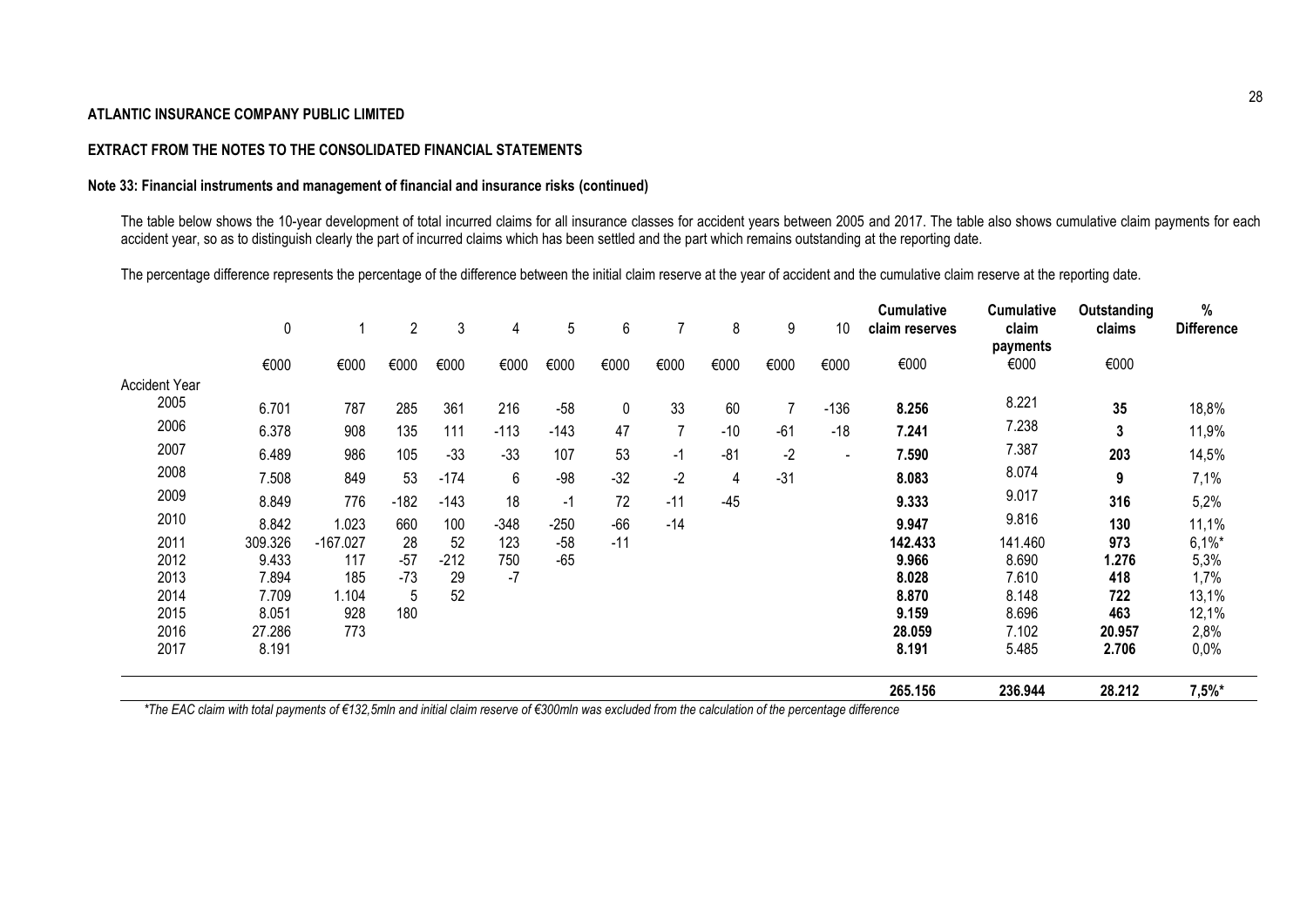# **EXTRACT FROM THE NOTES TO THE CONSOLIDATED FINANCIAL STATEMENTS**

### **Note 33: Financial instruments and management of financial and insurance risks (continued)**

### **Currency risk**

The Group's exposure to currency risk at 31 December 2017 is shown below:

|                                   |        | <b>British</b> | US            |                          |        |
|-----------------------------------|--------|----------------|---------------|--------------------------|--------|
|                                   | Euro   | Pound          | <b>Dollar</b> | <b>Other</b>             | Total  |
|                                   | €'000  | €'000          | €'000         | €'000                    | €'000  |
| Non-current assets                | 15.313 |                |               | $\overline{\phantom{a}}$ | 15,313 |
| <b>Current assets</b>             |        |                |               |                          |        |
| Debtors and other receivables     | 31.473 |                |               |                          | 31.473 |
| Financial assets held for trading | 12.087 | 630            | 5.316         | 2.498                    | 20.531 |
| Cash and bank balances            | 14.866 | 27             | 40            |                          | 14.933 |
|                                   | 58.426 | 657            | 5.356         | 2.498                    | 66.937 |
| <b>Total assets</b>               | 73.739 | 657            | 5.356         | 2.498                    | 82.250 |
| <b>Liabilities</b>                |        |                |               |                          |        |
| Total liabilities                 | 44.334 |                |               |                          | 44.334 |
| <b>Net assets</b>                 | 29.405 | 657            | 5.356         | 2.498                    | 37.916 |
|                                   | 77,6%  | 1,7%           | 14,1%         | 6,6%                     | 100,0% |
| Hedging derivatives               | 3.875  |                | (3.875)       |                          |        |
|                                   | 33.280 | 657            | 1.481         | 2.498                    | 37.916 |
|                                   | 87,8%  | 1,7%           | 3,9%          | 6,6%                     | 100,0% |

A potential strengthening of the euro by 5% against the other main currencies in which the Group had exposure as at 31 December 2017 would result in a reduction in the fair value of the total assets and the recognition of exchange losses of €0,23mln which amounts to 0,6% of the Group's own funds and 4,4% of the profit attributable to the shareholders.

The table below presents a sensitivity analysis to currency risk arising from the financial instruments held by the group.

|                   | <b>Exchange rate</b><br>movement | Impact in<br>profits after tax |
|-------------------|----------------------------------|--------------------------------|
|                   | %                                | €'000                          |
| USA dollar        | $-5%$                            | -74                            |
| British pound     | $-10%$                           | $-66$                          |
| Australian dollar | $-5%$                            | -64                            |
| Canadian dollar   | $-5%$                            | $-42$                          |
| Hong-Kong dollar  | $-5%$                            | $-20$                          |

# **Interest rate risk**

The financial instruments held by the Group at 31 December 2017 which are closely related to market interest rates are analyzed as follows:

| Financial instruments bearing fixed interest rates    |        |
|-------------------------------------------------------|--------|
|                                                       | €'000  |
| Bonds and capital securities                          | 4.190  |
| Financial instruments bearing variable interest rates |        |
| Bonds and capital securities                          | 974    |
| Short term bank deposits                              | 14.933 |
|                                                       | 15.907 |
|                                                       | 20.097 |

A possible reduction of interest rates by one percentage point (1,0%) would result in a decrease in net finance income by about €69 thousand assuming that all other variables remain constant.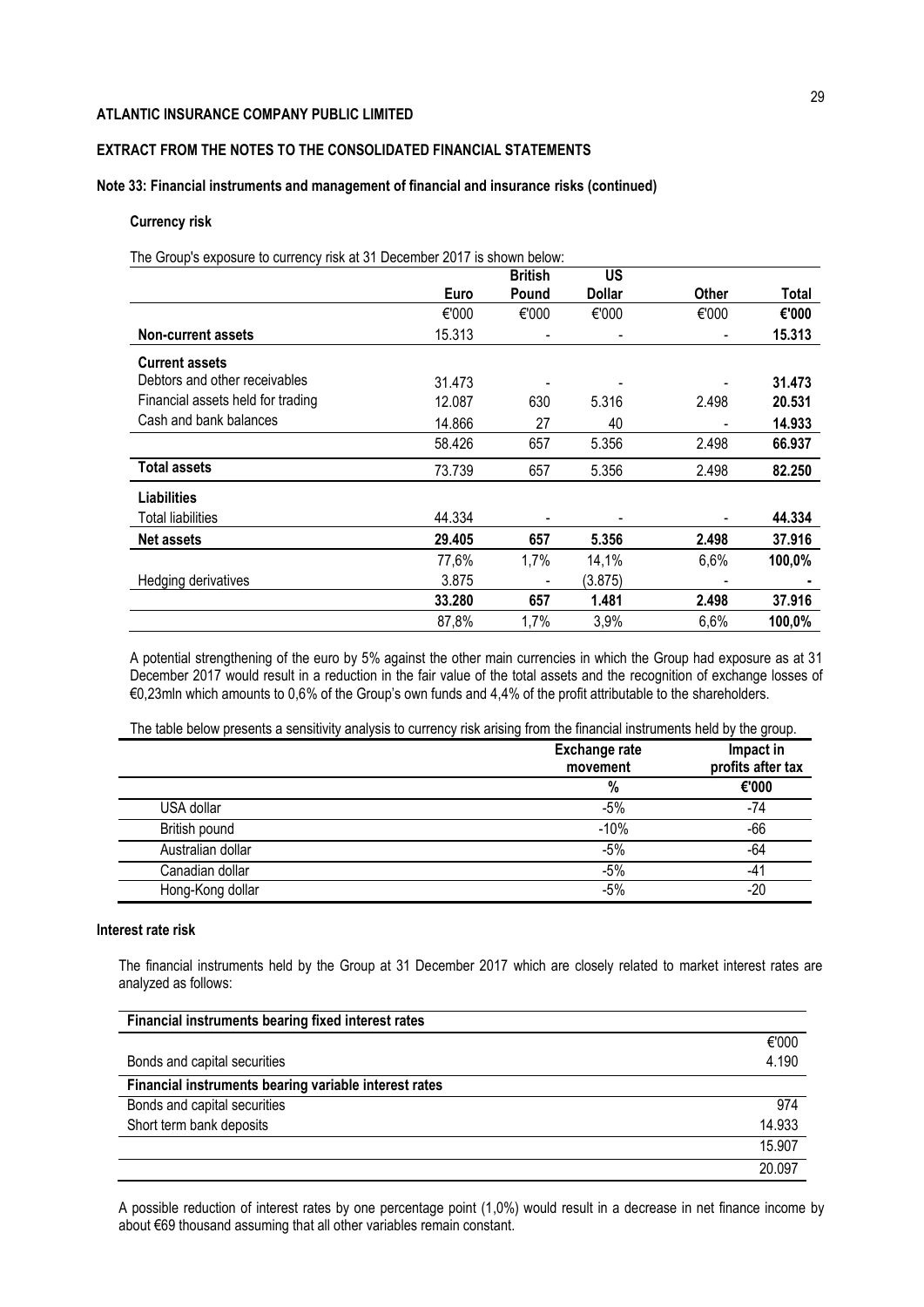# **EXTRACT FROM THE NOTES TO THE CONSOLIDATED FINANCIAL STATEMENTS**

### **Note 33: Financial instruments and management of financial and insurance risks (continued)**

### **Market risk**

The table below shows the Group's exposure to market risk as at 31 December 2017 and the impact on the fair value reserve and the profit for the year of a possible reduction in market values by 5% compared to the corresponding values as at 31 December 2017:

| Financial assets available for sale | Fair value as at<br>31.12.2017 | Impact on fair value<br>reserve |
|-------------------------------------|--------------------------------|---------------------------------|
|                                     | €'000                          | €'000                           |
| Bonds and capital securities        | 2.221                          | 111                             |
|                                     | 2.221                          | 111                             |
|                                     |                                |                                 |

| <b>Financial assets held for trading</b>                  | Fair value as at<br>31.12.2017 | Impact on profits for the<br>year |
|-----------------------------------------------------------|--------------------------------|-----------------------------------|
|                                                           | €'000                          | €'000                             |
| Equities in listed companies                              | 2.157                          | 108                               |
| Foreign equities and equity, equity funds and hedge funds | 9.110                          | 455                               |
| Corporate bonds                                           | 2.943                          | 147                               |
| International real estate funds                           | 5.016                          | 251                               |
| Investments in gold                                       | 1.305                          | 65                                |
|                                                           | 20.531                         | 1.026                             |

The below table shows the impact on the profits for the year and on the Group's own funds from changes in the market values of the investments held by the Group as a result of logical negative changes in the relevant stock market indices, bond prices and commodity prices.

|                                    | Index / price<br>change | Impact on profits<br>for the year | Impact on own<br>funds   |
|------------------------------------|-------------------------|-----------------------------------|--------------------------|
|                                    | $\%$                    | €'000                             | €'000                    |
| Cyprus listed equities             | 15%                     | 249                               | $\overline{\phantom{a}}$ |
| Athens stock exchange              | 20%                     | 100                               |                          |
| International equity markets       | 10%                     | 599                               |                          |
| International real estate funds    | 10%                     | 502                               |                          |
| Alternative investments            | 5%                      | 133                               |                          |
| International private equity funds | 10%                     | 45                                |                          |
| Government bonds                   | 5%                      |                                   | 43                       |
| Corporate bonds                    | 10%                     | 294                               | 136                      |
| Gold                               | 10%                     | 131                               |                          |
|                                    |                         | 2.053                             | 179                      |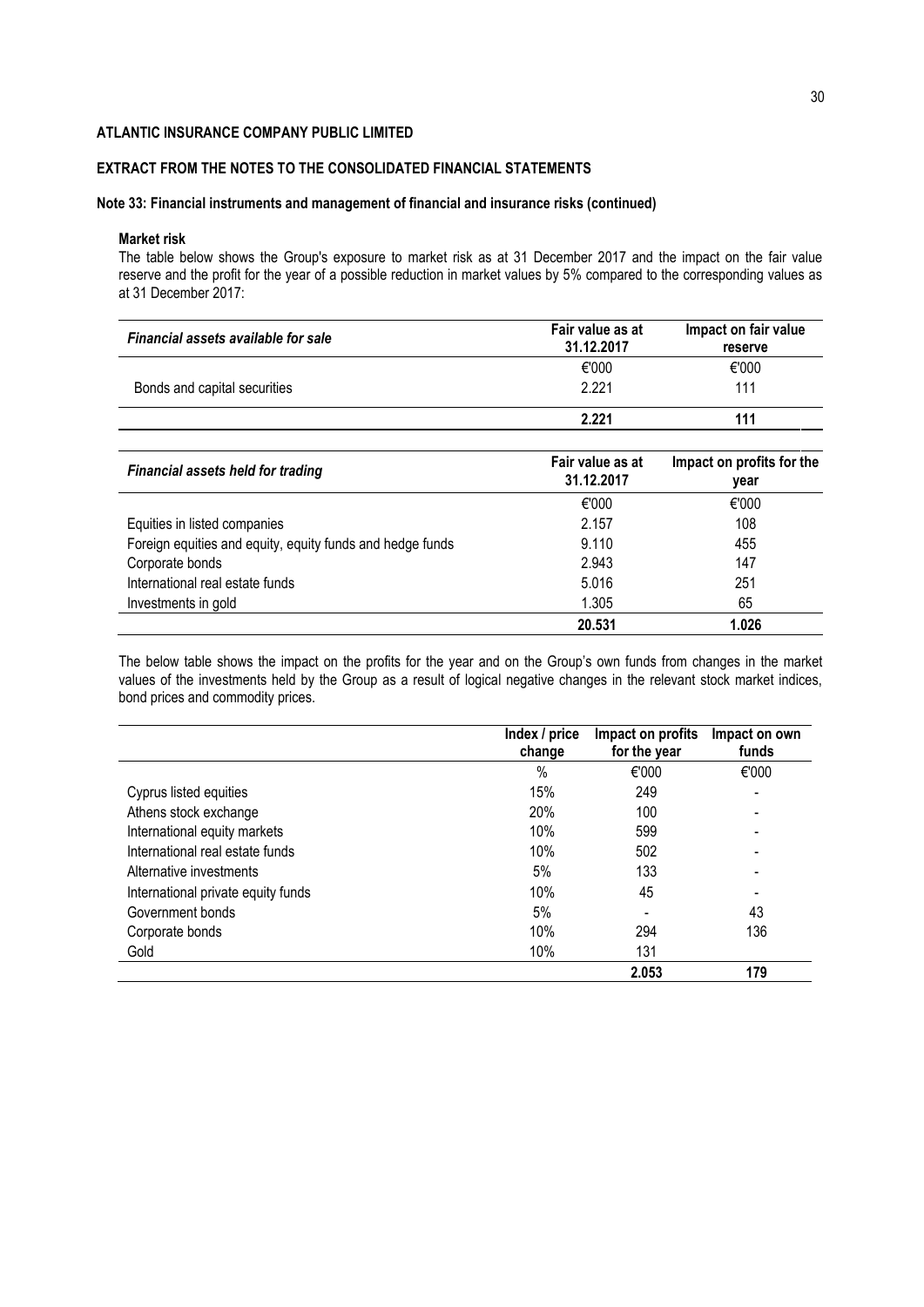# **EXTRACT FROM THE NOTES TO THE CONSOLIDATED FINANCIAL STATEMENTS**

# **Note 33: Financial instruments and management of financial and insurance risks (continued)**

### **2. Fair Values**

The fair value level hierarchy analysis of financial instruments and of non-financial instruments which are measured on a fair value basis is presented below:

| 2017                                                                  | Level 1 | Level 2            | Level 3                  | <b>Total</b> |
|-----------------------------------------------------------------------|---------|--------------------|--------------------------|--------------|
| <b>Financial instruments</b>                                          | €'000   | €'000              | €'000                    | €'000        |
| Financial assets available for sale                                   | 1.735   | 324                | 162                      | 2.221        |
| Financial assets held for trading                                     | 19.659  | 622                | 250                      | 20.531       |
| Derivatives                                                           | (20)    |                    |                          | (20)         |
| Cash and bank balances                                                | 14.933  |                    |                          | 14.933       |
| Bank overdrafts and short term loans                                  | (12)    |                    |                          | (12)         |
|                                                                       | 36.295  | 946                | 412                      | 37.653       |
| Non-financial instruments which are measured on a fair value basis    |         |                    |                          |              |
| Investment properties                                                 |         |                    | 5.670                    | 5.670        |
| Immovable property included as part of tangible fixed assets          |         |                    | 6.536                    | 6.536        |
|                                                                       |         |                    | 12.206                   | 12.206       |
| Total                                                                 | 36.295  | 946                | 12.618                   | 49.859       |
| 2016                                                                  | Level 1 | Level <sub>2</sub> | Level 3                  | Total        |
| <b>Financial instruments</b>                                          | €'000   | €'000              | €'000                    | €'000        |
| Financial assets available for sale                                   | 3.642   | 672                |                          | 4.314        |
| Financial assets held for trading                                     | 11.254  | 802                | $\overline{\phantom{a}}$ | 12.056       |
| Derivatives                                                           | (240)   |                    |                          | (240)        |
| Cash and bank balances                                                | 19.001  |                    |                          | 19.001       |
| Bank overdrafts and short term loans                                  |         |                    |                          |              |
|                                                                       | 33.657  | 1.474              | $\blacksquare$           | 35.131       |
| Non-financial instruments which are measured on a fair<br>value basis |         |                    |                          |              |
| Investment properties                                                 |         |                    | 5.665                    | 5.665        |
| Immovable property included as part of tangible fixed assets          |         |                    | 6.438                    | 6.438        |
|                                                                       | ٠       | $\blacksquare$     | 12.103                   | 12.103       |
| <b>Total</b>                                                          | 33.657  | 1.474              | 12.103                   | 47.234       |

The movement of the Group's financial instruments which are categorized at Level 3 is presented below:

|                                                              | 2017  | 2016  |
|--------------------------------------------------------------|-------|-------|
|                                                              | €'000 | €'000 |
| 1 January                                                    |       |       |
| Additions                                                    | 433   |       |
| Unrealised fair value losses in equity reserves              | (20)  |       |
| Unrealised fair value losses in profit and loss for the year | (1)   |       |
|                                                              |       |       |
| 31 December                                                  | 412   |       |

The movement of non-financial instruments which are measured on a fair value basis is shown on notes 16 and 18.

During the years 2017 and 2016 there were no major transfers between Level 1 and Levels 2 and 3.